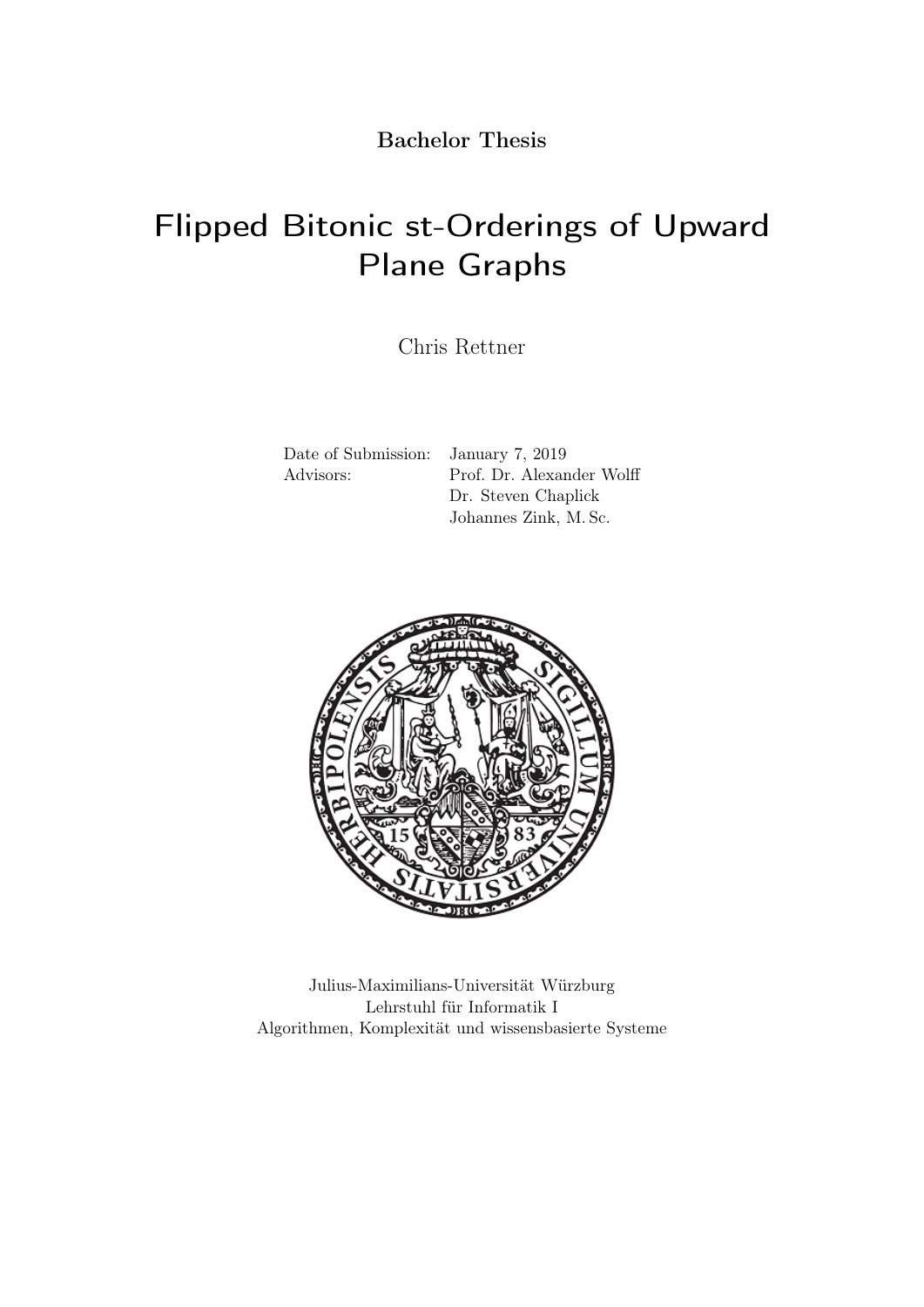### Abstract

This thesis concerns with an augmentation of an algorithm for visualising certain graphs, the so called *planar st-graphs*. More specifically it is about upward planar straight-line drawings of embedded planar st-graphs on a grid of quadratic size. Planar st-graphs are directed planar acyclic graphs with one source and one sink. A drawing of a graph is a mapping of its vertices to points and its edges to curves in the plane. An upward planar drawing is a drawing, where all curves, representing edges are monotonically increasing in the vertical direction. In the original algorithm a bitonic st-ordering is computed first. For a graph to admit this ordering, some edges might have to be split. Then the drawing is computed with the ordering, the splits of the edges are represented by bends of the curves in the drawing. As the existence of a bitonic st-ordering is not a necessary condition for an upward planar straight-line drawing to exist, there are graphs, where edges are split unnecessarily. The augmented algorithm is additionally reversing all edges of the graph and testing if this reversed graph requires less edge splits to admit a bitonic st-ordering, as an upward planar drawing of the reversed graph can be transformed into an upward planar drawing of the original graph.

## Zusammenfassung

Diese Arbeit befasst sich mit der Erweiterung eines Algorithmus, der der Visualisierung bestimmter Graphen, den st-planaren Graphen, dient. Genauer geht es hier um die aufwärtsplanare geradlinige Zeichnung festgelegter Einbettungen dieser Graphen auf einem quadratisch grossen Gitter. St-planare Graphen sind gerichtete planare kreisfreie Graphen, mit genau einer Quelle und einem Senke. Eine Zeichnung eines Graphen ist eine Abbildung seiner Knoten auf Punkte in einer Ebene, sowie seiner Kanten auf Kurven in einer Ebene. Eine aufwärtsplanare Zeichnung ist eine Zeichnung, in der diese Kurven monoton steigend sind. Im ursprünglichen Algorithmus wird zunächst eine bitonische st-Ordnung gesucht oder durch Teile von Kanten erzeugt und dann mithilfe dieser Ordnung die Zeichnung erstellt, wobei die Teilung der Kanten den Knicken in der Zeichnung entspricht. Da die Existenz einer solchen Ordnung eine hinreichende, jedoch nicht notwendige Bedingung für die Existenz einer quadratisch großen Zeichnung ist, gibt es Fälle, in denen unnötig Kanten geteilt werden. Die Erweiterung des Algorithmus besteht darin, zusätzlich alle Kanten des Graphen umzukehren und auch hier zu testen wie viele Kanten geteilt werden müssen, da sich eine aufwärtsplanare Zeichnung des umgekehrten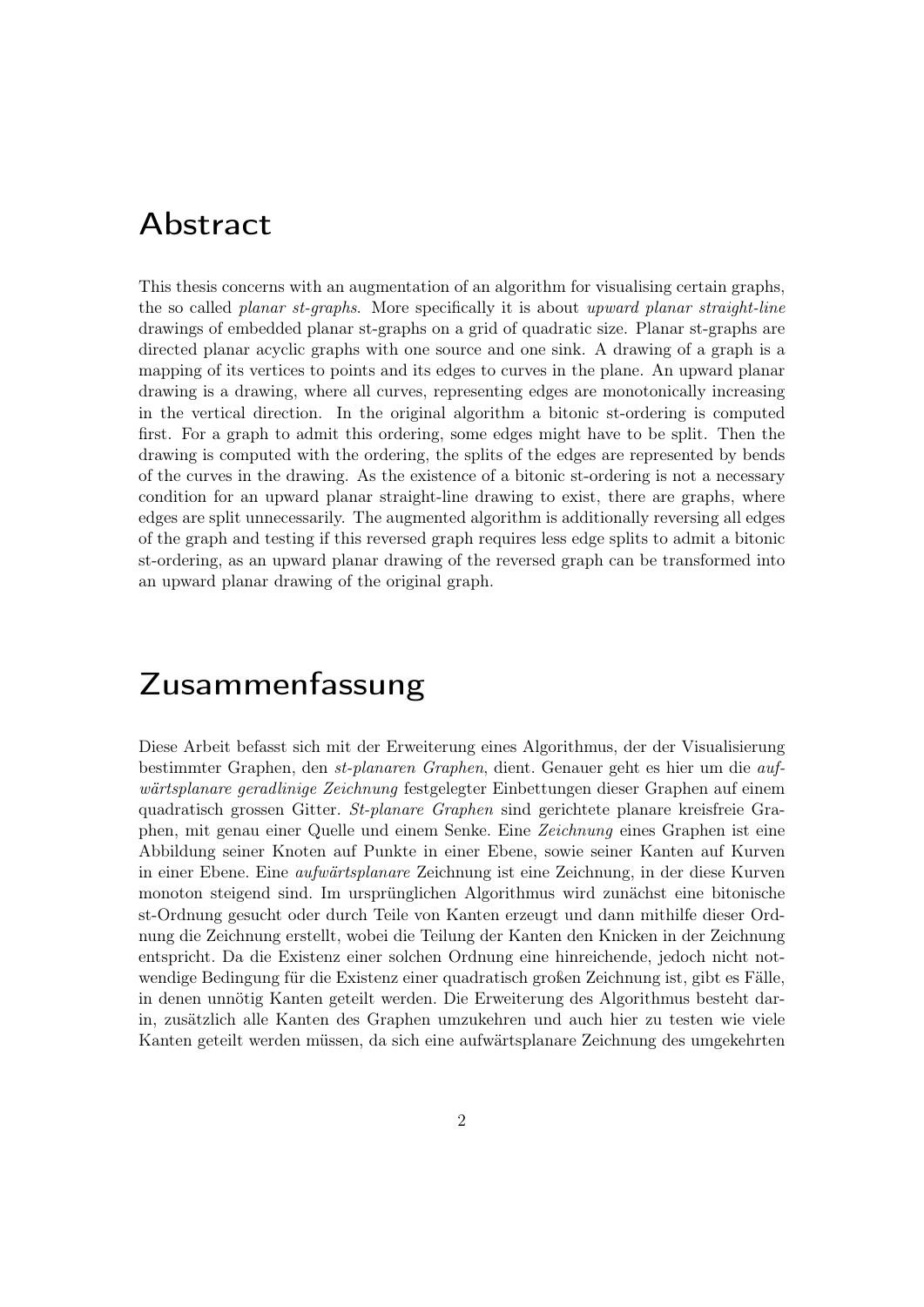Graphen durch Spiegelung und erneutes Umdrehen der Kanten in eine aufwärtsplanare Zeichnung des ursprünglichen Graphen umwandeln lässt.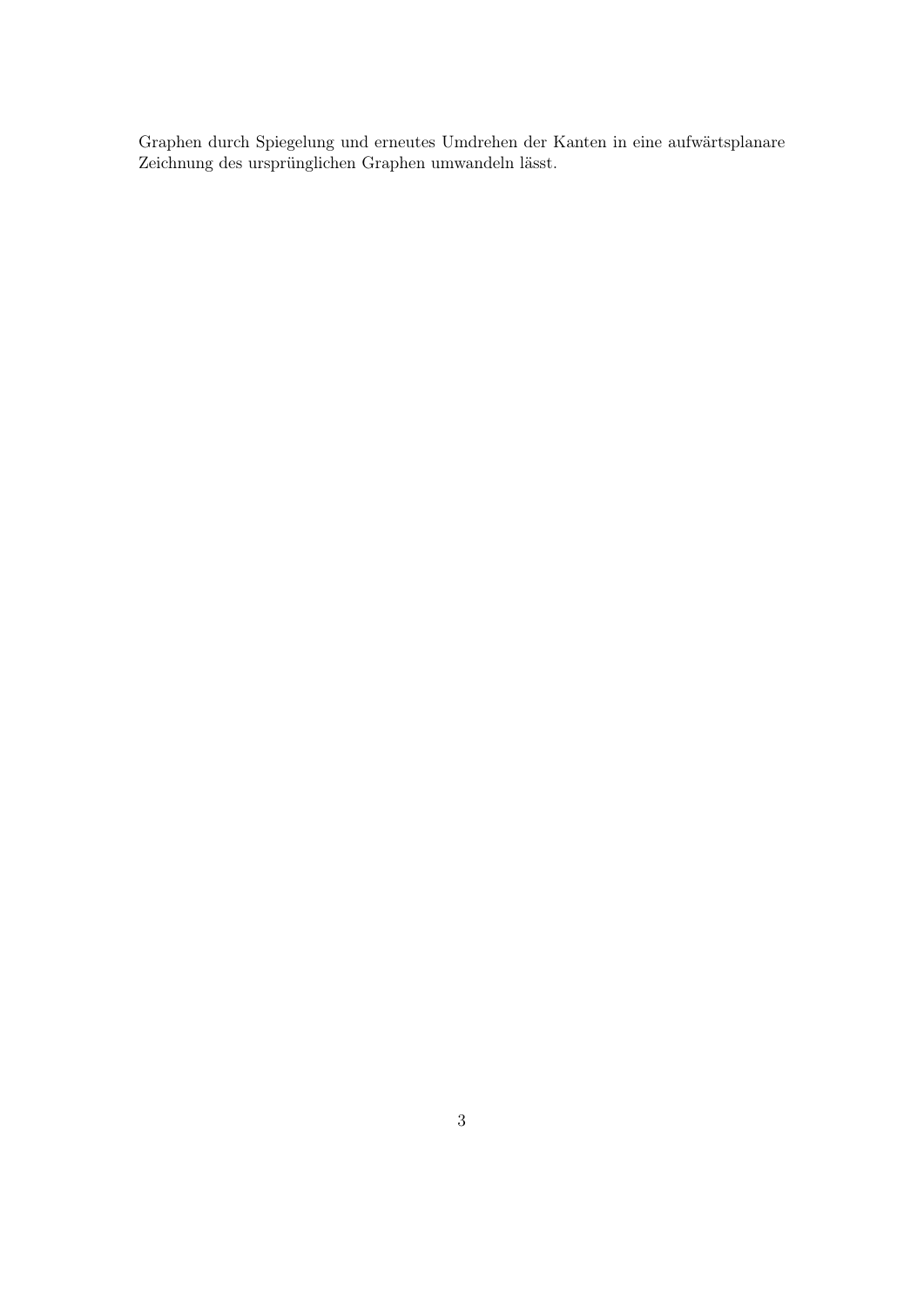# **Contents**

| 1. Introduction                                                                                                                                                                                                                                                                                           | 5                                               |
|-----------------------------------------------------------------------------------------------------------------------------------------------------------------------------------------------------------------------------------------------------------------------------------------------------------|-------------------------------------------------|
| 2. Preliminaries                                                                                                                                                                                                                                                                                          | $\overline{\mathbf{r}}$<br>$\overline{7}$<br>10 |
| 3. The augmented algorithm<br>3.2.1. Splitting the edges $\ldots \ldots \ldots \ldots \ldots \ldots \ldots \ldots \ldots \ldots 17$<br>3.2.2. Computing the bitonic st-ordering $\ldots \ldots \ldots \ldots \ldots \ldots$<br>3.2.3. Obtaining the upward planar drawing $\dots \dots \dots \dots \dots$ | 16<br>16<br>18<br>18                            |
| 4. A new lower bound                                                                                                                                                                                                                                                                                      | 20                                              |
| 5. Towards upper bounds<br>5.1. The worst case is a triangulation $\dots \dots \dots \dots \dots \dots \dots \dots \dots$                                                                                                                                                                                 | 23<br>23<br>24<br>26                            |
| 6. Conclusion                                                                                                                                                                                                                                                                                             | 30                                              |
| <b>Bibliography</b>                                                                                                                                                                                                                                                                                       | 31                                              |
| A. Algorithms                                                                                                                                                                                                                                                                                             | 33                                              |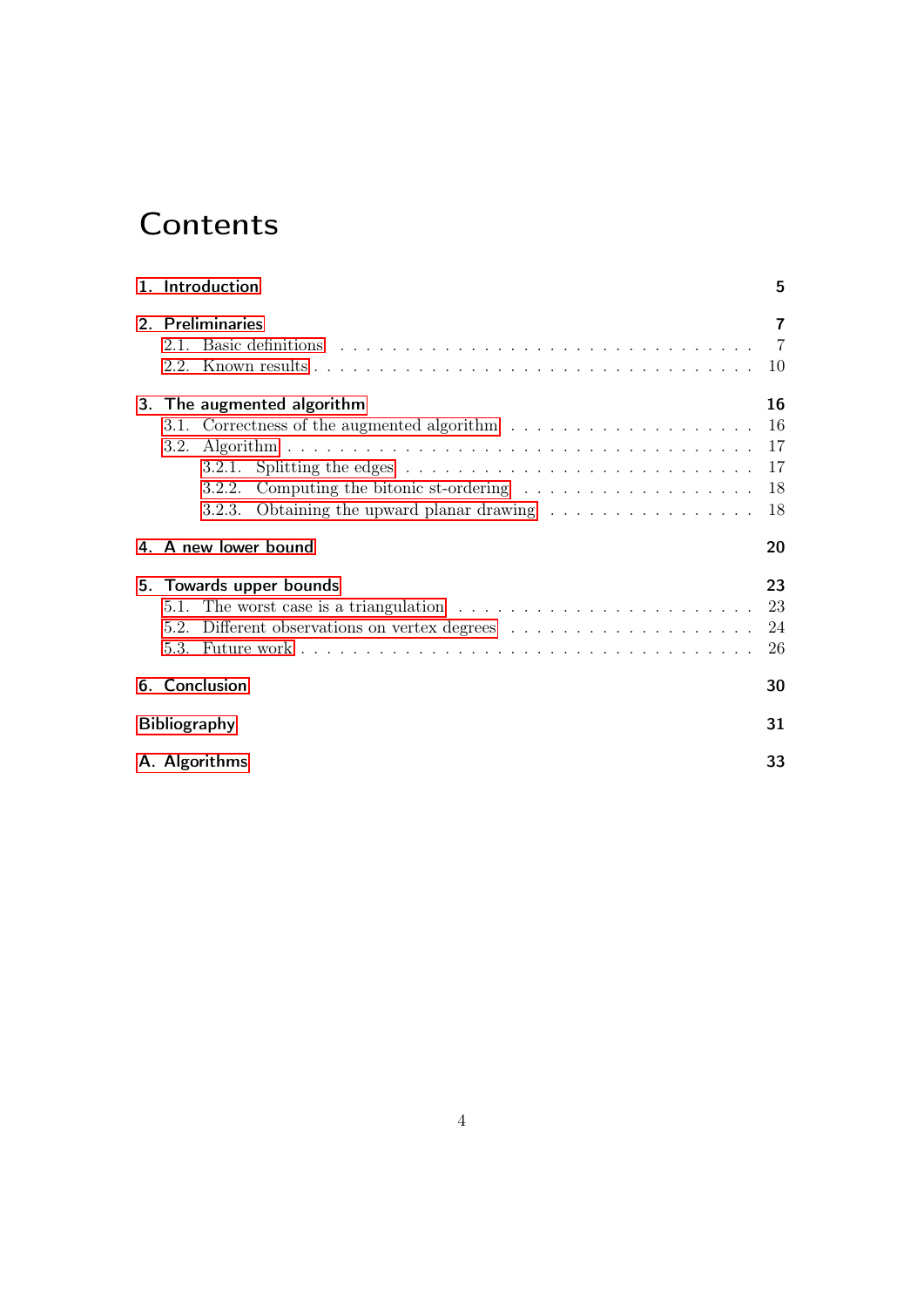## <span id="page-4-0"></span>1. Introduction

**Previous Work** Graphs are used in a variety of fields especially in sciences, to model relationships between objects of any kind in the form of edges and vertices. For the visualisation of graphs to be easily understandable for humans it has been shown that it is important to minimize the number of bends per edge, number of crossings per edge and the size of the drawing [\[WPCM02,](#page-31-0) [Pur00,](#page-31-1) [PCA02\]](#page-31-2). Drawings without any crossings between edges are called planar drawings, graphs that admit such drawings are called *planar graphs*. The first linear-time algorithm testing graphs for planarity was published in 1974 by Hopcroft and Tarjan [\[HT74\]](#page-31-3). Fáry's Theorem states that every planar graph can be drawn without crossings and all of its edges being straight lines. The first algorithm that achieved this in quadratic area, but required  $O(n \log(n))$ time, was introduced in 1990 by De Fraysseix, Pach and Pollack [\[DFPP90\]](#page-30-1). As the algorithm required triangulated graphs, dummy edges were inserted and removed after drawing, for non-triangulated graphs. In 1995 an algorithm was published by Chrobak and Payne [\[CP95\]](#page-30-2), which solved this problem in linear time. The algorithm, which is used later for drawing upward planar graphs in quadratic area, was introduced in 1998 by Harel and Sardas [\[HS98\]](#page-30-3), produces visually more pleasing drawings, still in linear time, by removing the necessity of triangulating the graph.

For directed graphs it is also often desirable to create so called upward planar drawings, drawings where curves representing the edges of a graph are y-montone. Deciding wether it is possible to draw a directed graph this way has been proven to be NP-complete by Garg and Tamassia in 1995[\[GT95\]](#page-30-4). Tamassia and Di Battista[\[DT88\]](#page-30-5) proved that every upward planar graph is the spanning subgraph of a planar st-graph, which is a planar acyclic graph with a single source and a single sink. Moreover they showed that every upward planar graph admits an upward planar straight-line drawing. Those drawings might require exponential area. Di Battista and Tamassia introduced an approach that created drawings of graphs with *n* vertices in quadratic area, by allowing at most  $(10n - 31)/3$ bends and at most two bends per edge. Later it was proven by Di Battista, Tamassia and Tollis [\[DTT92\]](#page-30-6) that every *reduced* planar st-graph, a planar st-graph without transitive edges, can be drawn upward planar in quadratic area and linear time. To apply this algorithm to all planar st-graphs transitive edges are split which is later represented as bends in the drawing. The maximum number of transitive edges is  $2n - 5$ , thus the algorithm can create an upward planar drawing of any planar st-graph, with not more than  $2n - 5$  bends in quadratic area and linear time.

Looking at algorithms for drawing undirected planar graphs, we notice that all of them are using canonical orderings. While the first algorithms required triangulated graphs, they were later extended to triconnected graphs to create visually more pleasing drawings. Gronemann [\[Gro14\]](#page-30-7) noticed that looking at the ranks of successors of each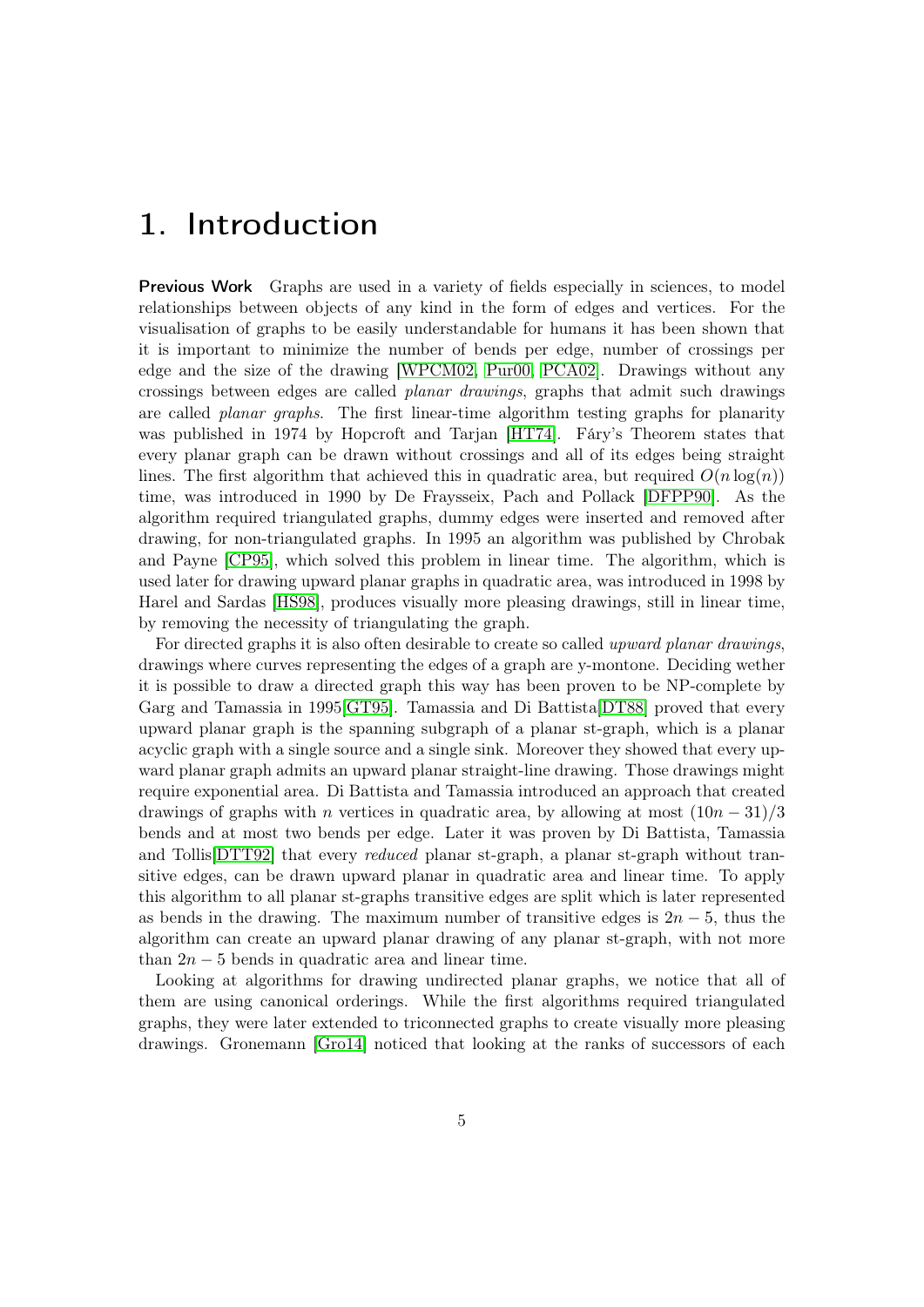vertex in the canonical ordering, they form a bitonic sequence in their clockwise ordering around the vertex in the embedding. Thus he introduced a new ordering of vertices, the bitonic st-ordering, which is admitted by every biconnected planar graph. He proved that this ordering is sufficient to use the straight-line drawing algorithm of Fraysseix, Pach and Pollack [\[DFPP90\]](#page-30-1). Furthermore the concept of the bitonic st-orderings can be extended to directed graphs. While not all directed graphs admit a bitonic st-ordering, Gronemann showed that given a bitonic st-ordering of a directed graph, the straight-line drawing algorithm is creating an upward planar straight-line drawing of this graph in quadratic area. Both the recognition of embedded graphs that admit those orderings and the computation of the orderings, require only linear time. Additionally if some edges are split, it is possible to find a bitonic st-ordering for every planar st-graph. As these edge splits equal edge bends in the drawing and as a maximum of  $|V|$  – 3 edge splits is required, an upward planar drawing with at most  $|V| - 3$  edge bends and quadratic area can be found for every planar st-graph.

Our contribution As Gronemann [\[Gro15\]](#page-30-8) observed in his introduction of bitonic storderings for directed graphs, his worst case example in terms of edge splits does not require any bent edges to be drawn upward planar. Thus he had the idea of modifying the algorithm, by checking for a bitonic st-ordering for the graph with reversed edges and if it requires fewer edge splits using a drawing of this graph to obtain an upward planar drawing of the original graph by reversing all edges again and turning the drawing upside down. We were able to prove that this procedure leads to an upward planar drawing of the original graph.

This gives rise to the question if this augmented algorithm has a lower maximum number of required edge splits. While we were not able to prove this, several observations have been made that might prove useful when searching for a new upper bound. Furthermore we were able to find a family of graphs, that require  $3/4|V| - 3|$  edge splits to admit a bitonic st-ordering, establishing a new lower bound for the maximum number of edge splits.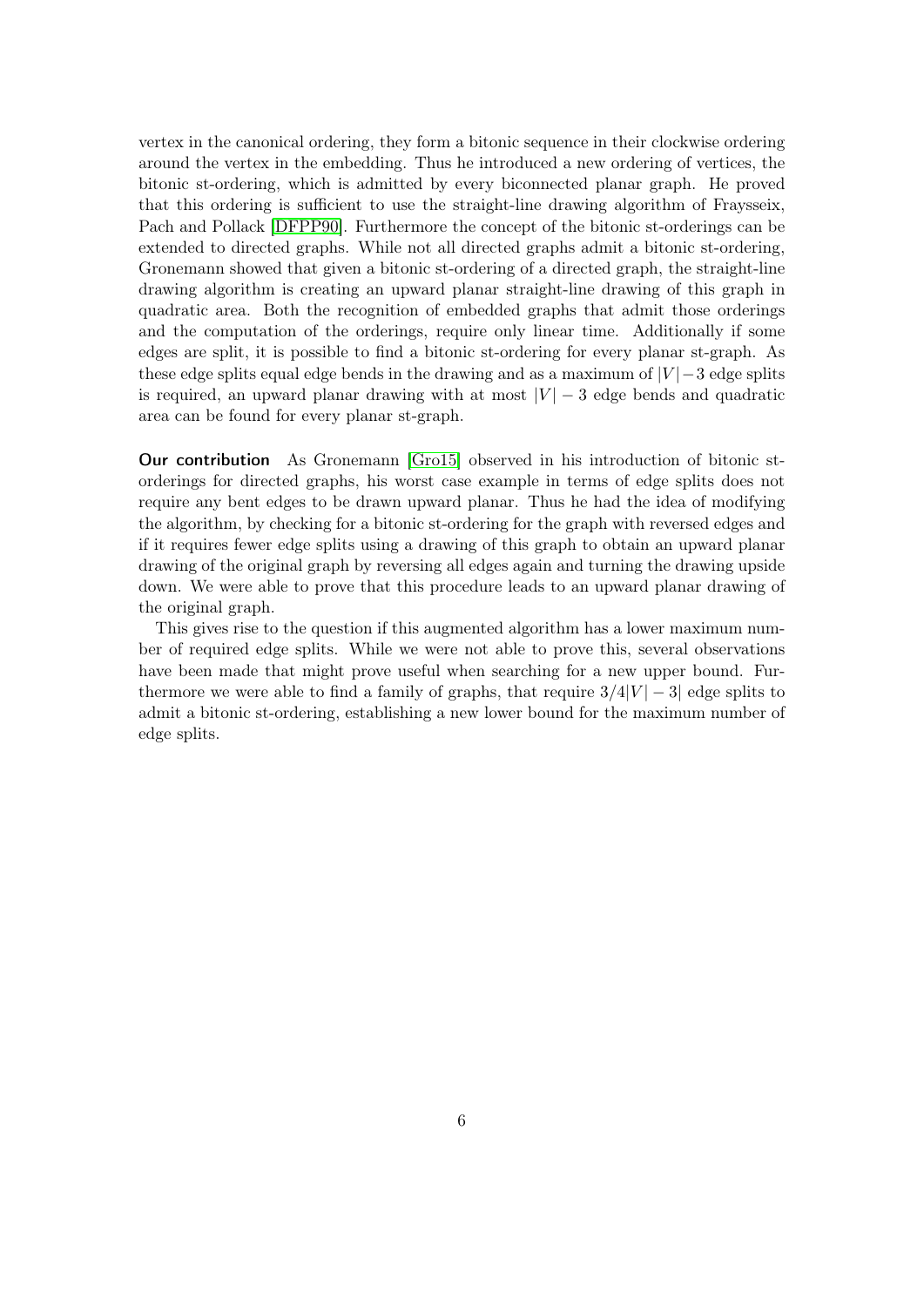### <span id="page-6-0"></span>2. Preliminaries

#### <span id="page-6-1"></span>2.1. Basic definitions

In this section basic definitions are introduced as they are mostly used in literature.

While this thesis focuses on directed graphs, we first introduce graphs in general as a lot of properties apply to directed and undirected graphs simultaneously.

**Definition 2.1** (Graph). A *graph* is a pair of a finite set of vertices V and a finite set of pairs of edges  $E \subseteq {V \choose 2}$  ${V \choose 2}.$ 

Vertices  $u, v \in V$  are called *adjacent* or *neighbours* if the edge  $e = \{u, v\}$  exists in E. The set of all vertices adjacent to a vertex v is denoted by  $adj(v)$ . The degree of a vertex v is defined as the number of its neighbours:  $deg(v) = |adj(v)|$ .

We call a vertex v and an edge e incident to each other if  $v \in e$ .

The edges of graphs can have assigned directions. We call those graphs directed graphs. Thus a directed graph is a pair of a set of vertices  $V$  and a set of edges  $E$ , with  $E \subseteq V \times V$ . This means E is a set of ordered pairs of vertices.

For each directed edge  $(u, v) \in E$ , we call u the *predecessor* of v and v the *successor* of u. For each vertex  $v \in V$  we call the edges  $(v, u) \in E$  *outgoing* edges of v and the edges  $(u, v) \in E$  ingoing edges of v.

The number of predecessors of a vertex v is called  $indeg(v)$  and the number of outgoing edges is called *outdeg(v)*.

**Definition 2.2** (Path). A path p is a sequence of vertices  $v_1, v_2, \ldots, v_k, k \geq 2$ , together with the sequence of edges  $\{v_1, v_2\}, \ldots, \{v_{k-1}, v_k\}$ . The length of a path is the number of its edges, namely  $k-1$ . A path from a vertex s to a vertex t is denoted by  $s \rightarrow t$ . When we want to specify that a path between two vertices has length one, and thus contains only one edge, we write  $s \to t$ . For simplicity when describing a path we often only refer to it by its vertices and the existence of the edges is implied. A cycle is a path with the added edge  $\{v_k, v_1\}$ . The length of the cycle is the number of its vertices which is equal to the number of its edges. When a graph does not contain any cycles it is called an acyclic graph.

An undirected graph is *connected*, if for each pair of vertices u and v there exists a path from  $u$  to  $v$ . A directed graph is called *weakly* connected, if for every pair of vertices u and v there exists a path from u to v in the underlying undirected graph, which we obtain by ignoring direction of the edges. It is called *strongly* connected if a directed path exists between every pair of vertices. All graphs that are relevant to this thesis are weakly connected.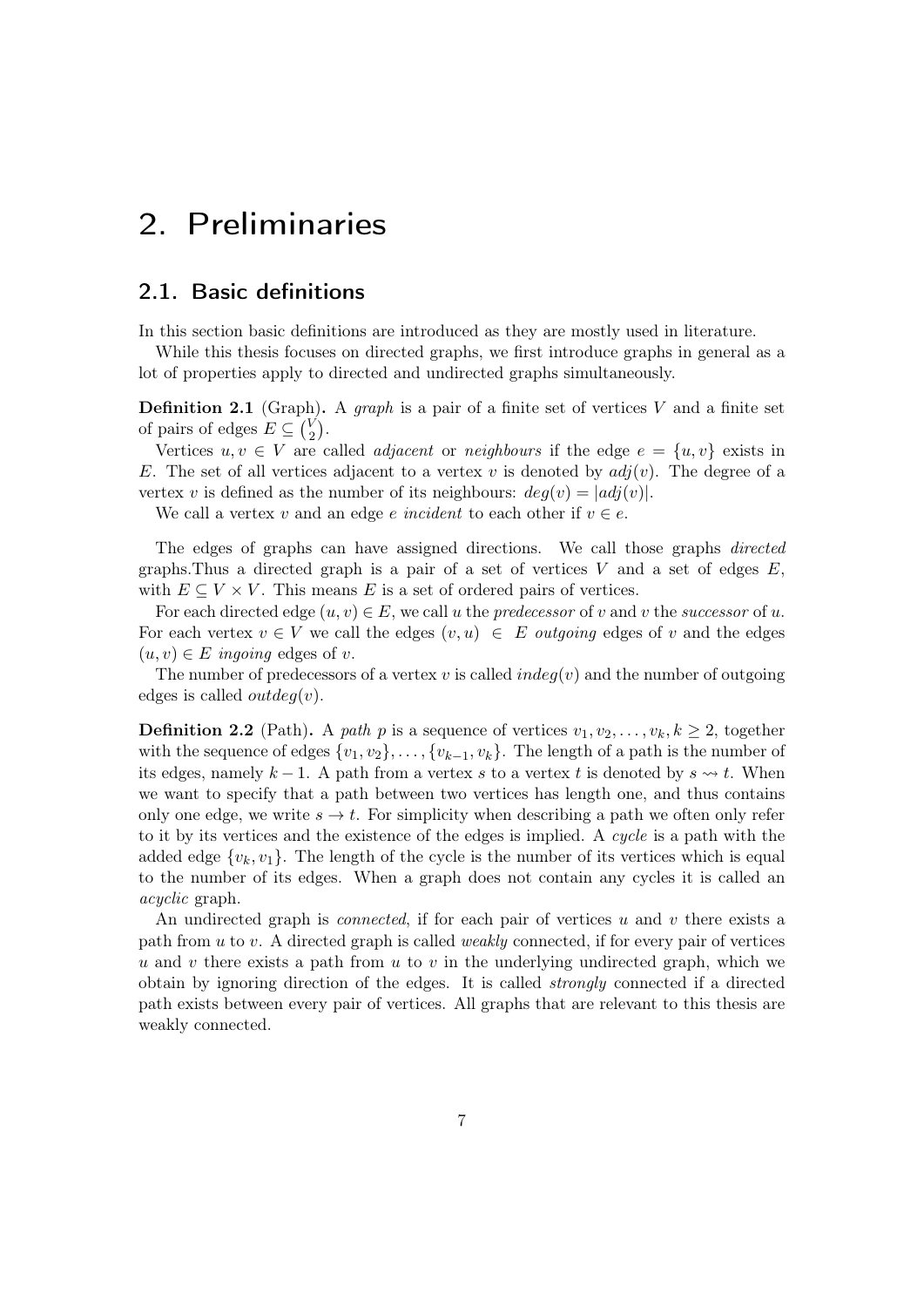Graphs are often used to model relations between various kinds of objects. To make those relations quickly and easily understandable it is desirable to visualise graphs. This can be done with a drawing, where the vertices of a graph are represented by points in the plane and the edges of the graph are curves between those points. As this thesis focuses on the creation of specific drawings of graphs we give a formal definition of drawings of graphs.

**Definition 2.3** (Drawing of a graph). A mapping  $\Gamma$  is called *drawing of a graph*  $G =$  $(V, E)$ , if the following requirements are met:

- for all  $v \in V : \Gamma(v) \in \mathbb{R}^2$
- for  $v, u \in V, v \neq u : \Gamma(v) \neq \Gamma(u)$
- for all  $\{u, v\} \in E : \Gamma(\{u, v\}) = \Gamma_{\{u, v\}}([0, 1]),$  where  $\Gamma_{\{u, v\}}([0, 1])$  is an open Jordan curve in  $\mathbb{R}^2$ , with  $\Gamma_{\{u,v\}}(0) = \Gamma(u)$  and  $\Gamma_{\{u,v\}}(1) = \Gamma(v)$ .

A drawing  $\Gamma$  of a graph  $G = (V, E)$  is called a *straight-line* drawing if every curve representing an edge of  $G$  is a straight line segment. Formally this can be written as:  $\{u, v\} \in E : \Gamma_{\{u, v\}}(x) = \Gamma(u) + (\Gamma(v) - \Gamma(u)) \cdot x$  for  $0 \le x \le 1$ .

Often the points in  $\mathbb{R}^2$  representing vertices are simply referred to as vertices of the drawing and the curves representing edges are just referred to as edges of the drawing.

For graph drawings to be easily readable, it is desirable if none of the curves representing the edges are crossing each other.

A planar drawing of a graph  $G = (V, E)$  is a drawing without any crossings between edges. This means for every two edges  $\{a, b\}, \{c, d\} \in E$  with  $\{a, b\} \neq \{c, d\}$ :  $\Gamma_{\{a,b\}}([0,1]) \cap \Gamma_{\{c,d\}}([0,1]) = \emptyset$ . A graph is called *planar*, if a planar drawing of the graph exists. Every planar graph can be drawn straight-line planar. Planar graphs can have a maximum number of  $3|V| - 6$  edges.

Considering a drawing  $\Gamma$  of a graph G the faces of  $\Gamma$  are the connected components of  $\mathbb{R}^2$ . All but one of the faces are bounded. The unbounded face is called the *outer* face of the drawing, all other faces are called inner faces.

A drawing in which each vertex has integer coordinates is called grid drawing. Grid drawings are useful, as they guarantee a minimum distance between distinct vertices, and thus improve readability. Because of the given minimum distance between vertices, the size of a drawing can be used to compare the minimum and maximum distance between vertices. Because a non-grid drawing can be scaled arbitrarily we imply that the underlying drawing is a grid drawing when speaking about the size of a drawing.

A planar st-graph is a directed acyclic planar graph with a single source and a single sink, which are both on the outer face of the graph. A sink is a vertex without outgoing edges and a source is a vertex without ingoing edges. An ordering  $\pi: V \mapsto \{1, \ldots, |V|\}$  of the vertices of a planar st-graph  $G = (V, E)$  is called an st-ordering if for every  $(u, v) \in E$ ,  $\pi(u) < \pi(v)$  holds. A planar drawing  $\Gamma$  of a directed graph G is called upward planar drawing if all curves representing the edges  $E$  are monotonically increasing in the vertical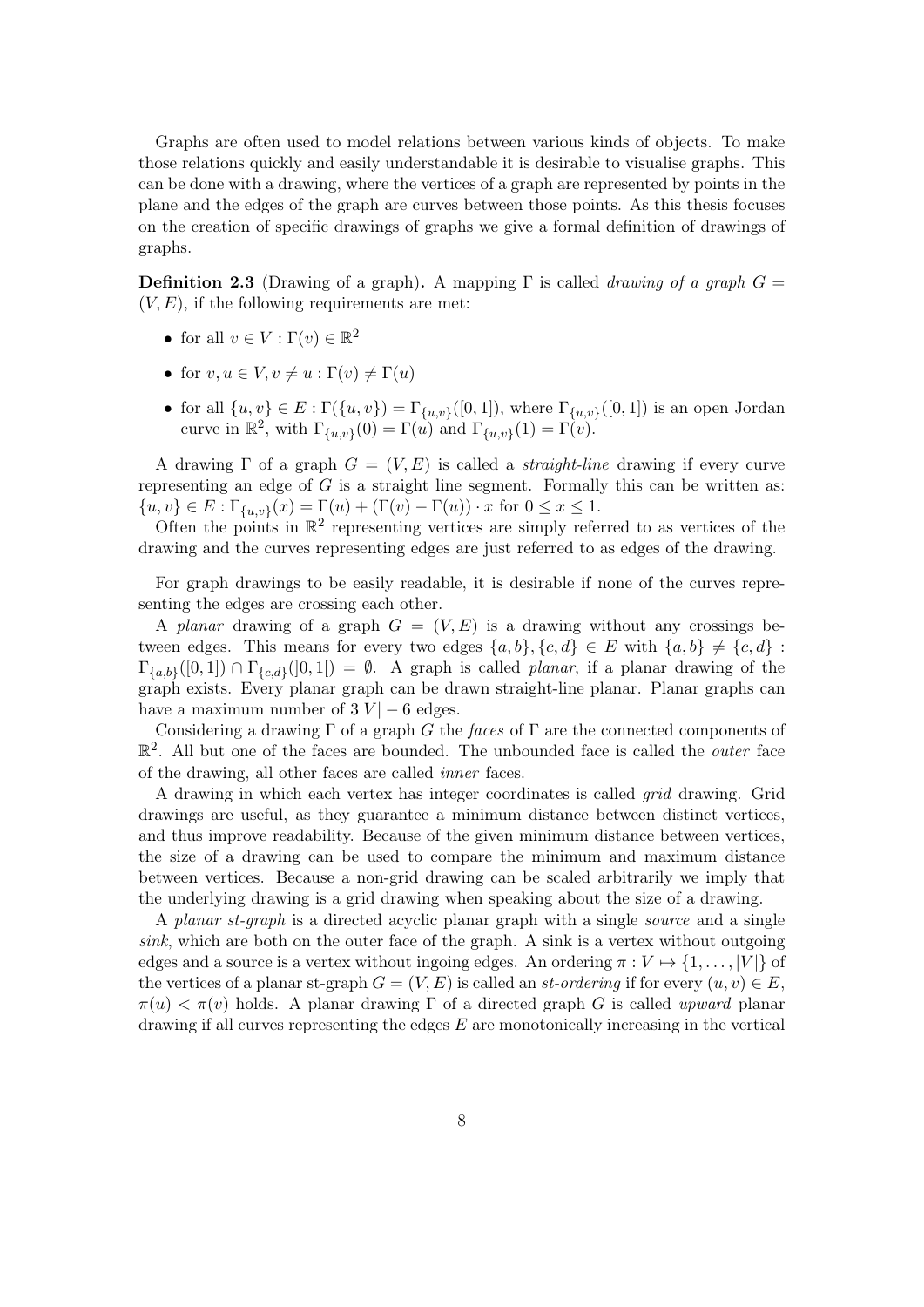direction. This means for all  $(u, v) \in E$  and  $0 \leq i < j \leq 1$  :  $\Gamma_{(u, v)}^y(i) < \Gamma_{(u, v)}^y$  $\binom{y}{(u,v)}(j)$  The graphs that admit upward planar drawings are spanning subgraphs of st-planar graphs.

The algorithm used in this thesis requires some edges of graphs to be subdivided in order to admit specific vertex orderings. This is done by dividing an edge into two parts and adding a vertex between them. Formally the subdivision of an edge  $(u, v) \in E$  is obtained by adding a new vertex w, removing the edge  $(u, v)$  and adding the two edges  $(u, w)$  and  $(w, v)$ . Subdividing is also called *splitting* an edge  $(u, v)$ . Given an embedding of G represented by the successor and predecessor lists of each vertex, as  $w$  has only one predecessor u and one successor v its embedding is trivial. For u, w is replacing v in its successor list and for  $v, w$  is replacing  $u$  in the predecessor list.

Definition 2.4 (Planar Embedding). Given a planar drawing of a graph G the clockwise circular order of all edges incident to each vertex is fixed. An equivalence class of planar drawings of G that determine the same circular order of edges around each vertex is called a planar embedding of G.

A bimodal embedding of a directed planar graph is an embedding where the predecessors and successors of each vertex appear contiguous in the ordering of its incident edges.

As all st-planar graphs are bimodal, we are able to define embeddings of st-planar graphs by their successor and predecessor lists as ordered sets  $S(v) = (v_1, \ldots, v_n)$  and  $P(v) = (u_1, \ldots, u_n)$  for each vertex  $v \in G$ . For  $S(s)$  the first successor  $v_1$  is defined to be the vertex that follows s clockwise on the outer face. Similarly we choose  $u_1$  in  $P(t)$ such that it is the vertex that follows  $t$  clockwise on the outer face.

A planar graph G together with an embedding of the graph is often referred to as a plane graph.

This thesis is focusing on graphs that admit so called bitonic st-orderings. A sequence  $A = (a_1, \ldots, a_n)$  is called *bitonic increasing*, if there exists  $h \in \{1, \ldots, n\}$  with  $a_1 \leq$  $\cdots \le a_h \ge \cdots \ge a_n$ . Because bitonic decreasing sequences are of no relevance in this thesis, bitonic increasing will be referred to as only bitonic.

**Definition 2.5** (Bitonic st-ordering). An ordering  $\pi$  of all vertices in a graph G is called a bitonic st-ordering if it is an st-ordering and additionally for every vertex  $v \in V$  its list of successors  $S(v) = (v_1, \ldots, v_m)$  is bitonic increasing with respect to the ordering. This means  $\pi(v_1) \leq \cdots \leq \pi(v_h) \geq \cdots \geq \pi(v_m)$  for some  $h \in \{1, \ldots, m\}.$ 

Similarly a bitonic ts-ordering can be defined as an ordering  $\pi$  of all vertices of G if for every  $(u, v) \in E$ ,  $\pi(u) > \pi(v)$  and the predecessor list  $P(v)$  of every vertex  $v \in V$  is bitonic increasing with respect to  $\pi$ .

**Definition 2.6** (Flipping the edges of a graph). For a directed graph  $G = (V, E)$  we call the *flipped* graph  $G = (V, E)$  the graph that we get by reversing all the edges in E. Thus there exists a mapping  $\Theta: E \mapsto E, (u, v) \mapsto (v, u)$ .

As the vertices have no direction and thus can't be flipped, flipping the edges of a graph is also referred to as flipping a graph.

When flipping a graph, the embedding remains the same, but the successor and predecessor lists of every vertex are exchanged.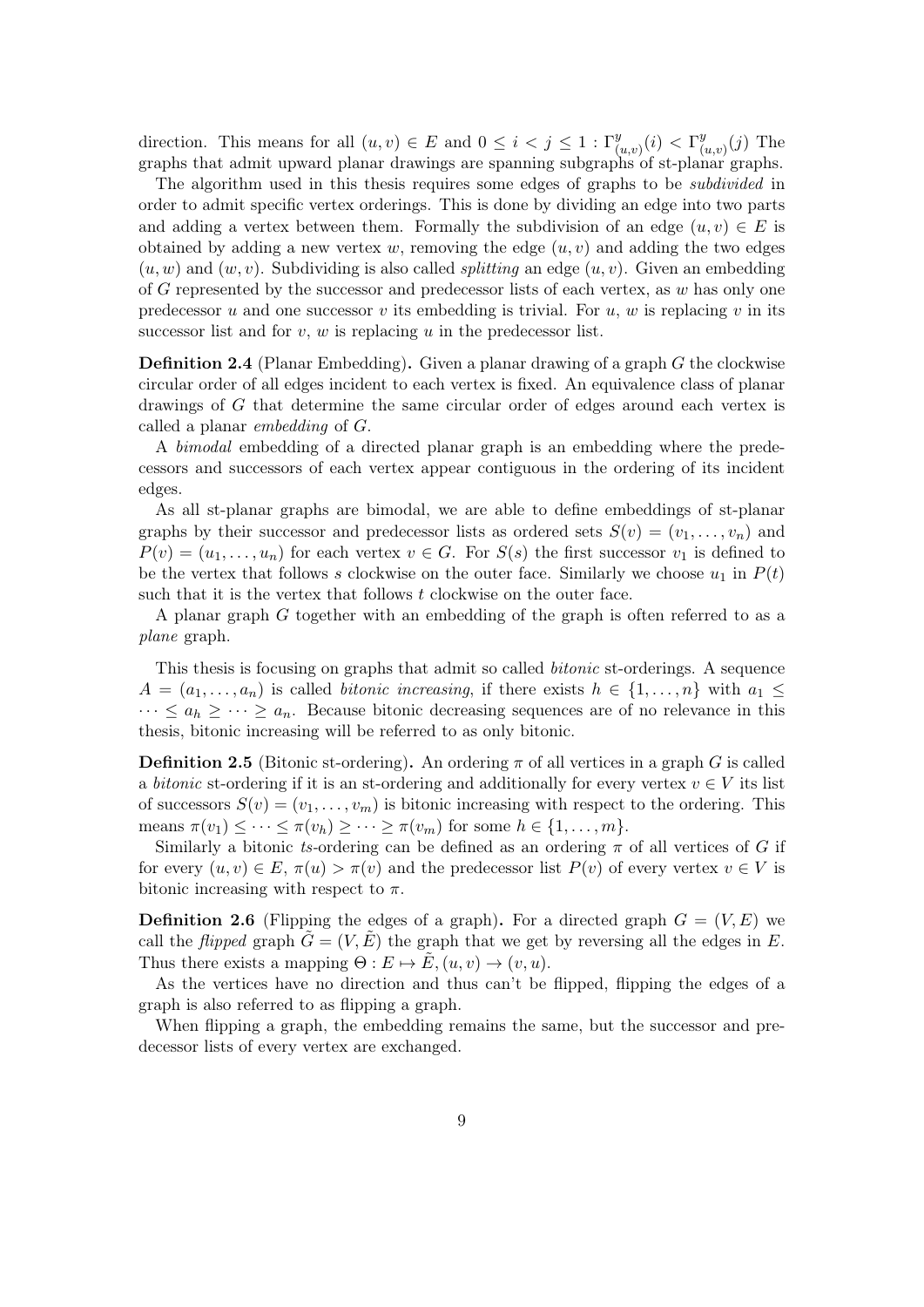When flipping a graph G, which has a a drawing  $\Gamma$ , it is desirable to obtain a drawing  $\Gamma$ of G whose visual representation in the plane is the same as that of Γ, just with reversed edges. The drawing  $\Gamma$  itself is not a valid drawing of the flipped graph  $\tilde{G}$ , as the edges don't match. Obviously  $\Gamma(v)$  has to be equal to  $\Gamma(v)$  for every  $v \in V$ . For each  $(v, u) \in \tilde{E}$ ,  $\tilde{\Gamma}((v,u)) = \Gamma((u,v))$ , but  $\tilde{\Gamma}_{(v,u)}(0) = \tilde{\Gamma}(v) = \Gamma(u)$  and  $\tilde{\Gamma}_{(v,u)}(1) = \tilde{\Gamma}(u) = \Gamma(u)$ . To achieve this we choose  $\tilde{\Gamma}_{(v,u)}(x) = \tilde{\Gamma}_{(v,u)} \circ (rev)(x)$  for  $0 \le x \le 1$  and  $rev : [0,1] \to$  $[0, 1], x \mapsto 1 - x.$ 

It should be noted that a bitonic st-ordering  $\pi$  of the vertices of a graph  $G$ , is a bitonic ts-ordering of the flipped graph  $\tilde{G}$ , as the successor and predecessor lists are exchanged and as every edge is reversed. Thus in this thesis the property of a graph  $G$  to admit a bitonic ts-ordering and the property of the flipped graph  $G$  to admit a bitonic stordering are used interchangeably. When characterising properties of graphs and their flipped graphs we sometimes refer to them as both directions or orientations of the graph.

#### <span id="page-9-0"></span>2.2. Known results

In the introduction we gave an overview on the general results in the field of planar graph drawing. In this section more details are given on the drawing of specific embeddings of st-planar graphs using the bitonic st-ordering. Most of the results have been shown by Martin Gronemann [\[Gro15,](#page-30-8) [Gro16,](#page-30-9) [Gro14\]](#page-30-7).

First we introduce the theorem that prove that given a bitonic st-ordering of a plane graph  $G$  a planar straight-line drawing of  $G$  in quadratic area can be obtained in linear time.

<span id="page-9-1"></span>**Theorem 2.7.** [\[Gro15\]](#page-30-8) Given a plane graph  $G = (V, E)$  and a corresponding bitonic st-ordering  $\pi$  for G. A planar straight-line drawing for G of size  $(2|V| - 2) \times (|V| - 1)$ can be obtained from  $\pi$  in time  $O(|V|)$ .

Proof. The proof is given by Algorithm [3.](#page-34-0) A prove that the algorithm is achieving the claimed is omitted due to its lengths, but it is given in [\[Gro15\]](#page-30-8).  $\Box$ 

While the former theorem was about undirected graphs, the bitonic st-ordering is also helpful, when applied to planar st-graphs.

Theorem 2.8. [\[Gro15\]](#page-30-8) If a planar st-graph admits a bitonic st-ordering, then it admits an upward planar straight-line drawing within quadratic area.

Proof. Using Algorithm [3,](#page-34-0) applied to undirected graphs it is to be noticed that when placing a vertex  $v \in V$  for every  $(u, v) \in E$  because of  $\pi(u) < \pi(v)$ , it holds that  $y(u) <$  $y(v)$ . Because after the placement of a vertex, the y-coordinate is never modified again,  $y(u) < y(v)$  still holds in the final drawing. As the created drawing is a planar straightline drawing in quadratic area, by Theorem [2.7](#page-9-1) and because every line representing the edges of G is y-increasing, the drawing is upward planar.  $\Box$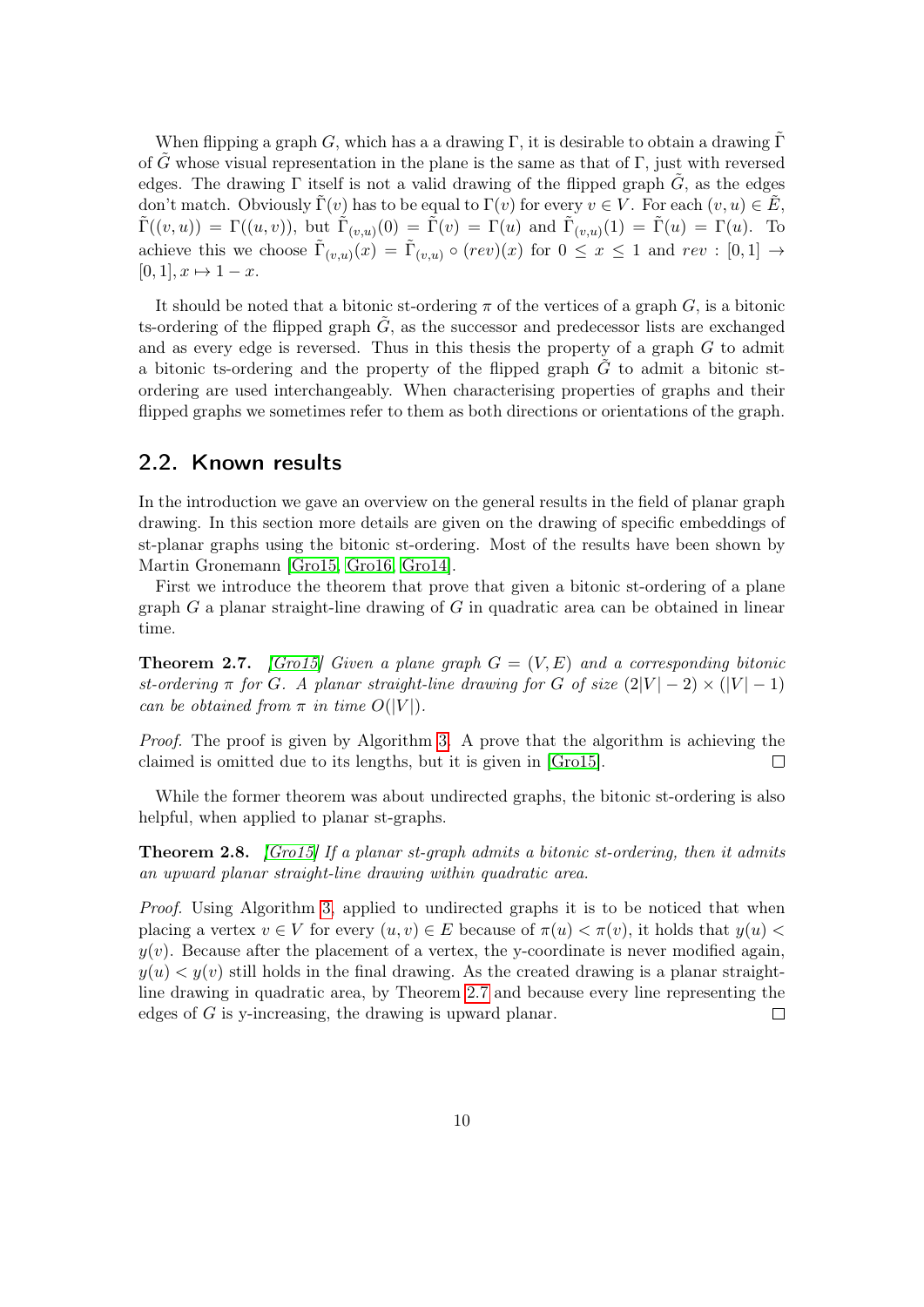Because there are planar st-graphs that do not admit an upward planar straight-line drawing and because every graph that admits a bitonic st-ordering admits an upward planar straight-line drawing, the following has to be true.

Corollary 2.9. [\[Gro15\]](#page-30-8) There exist planar st-graphs that do not admit a bitonic stordering.

To further characterise graphs that admit a bitonic st-ordering we introduce an alternate definition of a bitonic sequence.

**Lemma 2.10.** [\[Gro15\]](#page-30-8) An ordered sequence  $A = (a_1, \ldots, a_n)$  is bitonic increasing if the following holds:

<span id="page-10-0"></span>
$$
\forall 1 \le i < j < n : a_i < a_{i+1} \lor a_j > a_{j+1}
$$

*Proof.* W first prove "  $\Rightarrow$  ". Assume that there exists a pair i, j with  $1 \leq i \leq j \leq n$ and  $a_i > a_{i+1} \wedge a_i < a_j + 1$ . Then from  $a_i > a_{i+1}$ , it follows that  $h \geq i$  and from  $a_j < a_{j+1}$ , it follows that  $j < h$  in contradiction to  $i < j$ . For "  $\Leftarrow$  " we choose, if it exists,  $h = min\{j | a_j > a_{i+1}\}\$ , otherwise we choose  $h = n$ . For every  $1 \leq i < h$ ,  $a_i < a_{i+1}$ has to hold. Additionally  $a_i > a_{i+1}$  has to hold for every  $h \leq j < n$ , because otherwise, there exists  $1 \leq h < j < n$  with  $a_h > a_{h+1} \wedge a_j < a_{j+1}$ .  $\Box$ 

Using this definition, when defining bitonic st-ordering yields the following expression: A st-ordering  $\pi$  of a st-planar graph G is called bitonic st-ordering if the following holds:

$$
\forall u \in V \text{ with } S(u) = (v_1, \dots, v_m) \forall 1 \le i < j < m : \pi(v_i) < \pi(v_{i+1}) \lor \pi(v_j) > \pi(v_{j+1})
$$
\n(2.1)

As for a st-ordering  $\pi$  of a graph G for every edge  $(u, v) \in E, \pi(u) < \pi(v)$  by the definition, if for vertices  $k, l \in V$  a path exists from k to l, then  $\pi(k) < \pi(l)$  has to hold. Using the condition in Equation [2.2](#page-10-0) and rewriting it as  $\neg(\pi(v_i) > \pi(v_{i+1}) \land \pi(v_i)$  $\pi(v_{i+1})$ ), leads to the fact that if a path exists from  $v_{i+1}$  to  $v_i$  and a path exists from  $v_i$ to  $v_{i+1}$  with  $i < j$  then no bitonic st-ordering can exist for G.

This combination of paths is referred to as forbidden configuration of paths. To characterise graphs that contain those forbidden configurations the following lemma is very useful.

<span id="page-10-1"></span>**Lemma 2.11.** [\[Gro15\]](#page-30-8) Let  $G = (V, E)$  a plane st-graph and F be the subgraph of G induced by a face that is not the outer face. For  $u, v \in F$  if a path exists from u to v in G, such a path has to exist in F.

Proof. This has been proven several times, the idea Gronemann used is that if a path exists from u to v that is not part of  $F$  it has to intersect either the paths from s to the face-source or from the face-sink to  $t$  as can be seen in Figure [2.1b.](#page-11-0) In both cases a cycle is induced in contradiction to the st-planarity of G.  $\Box$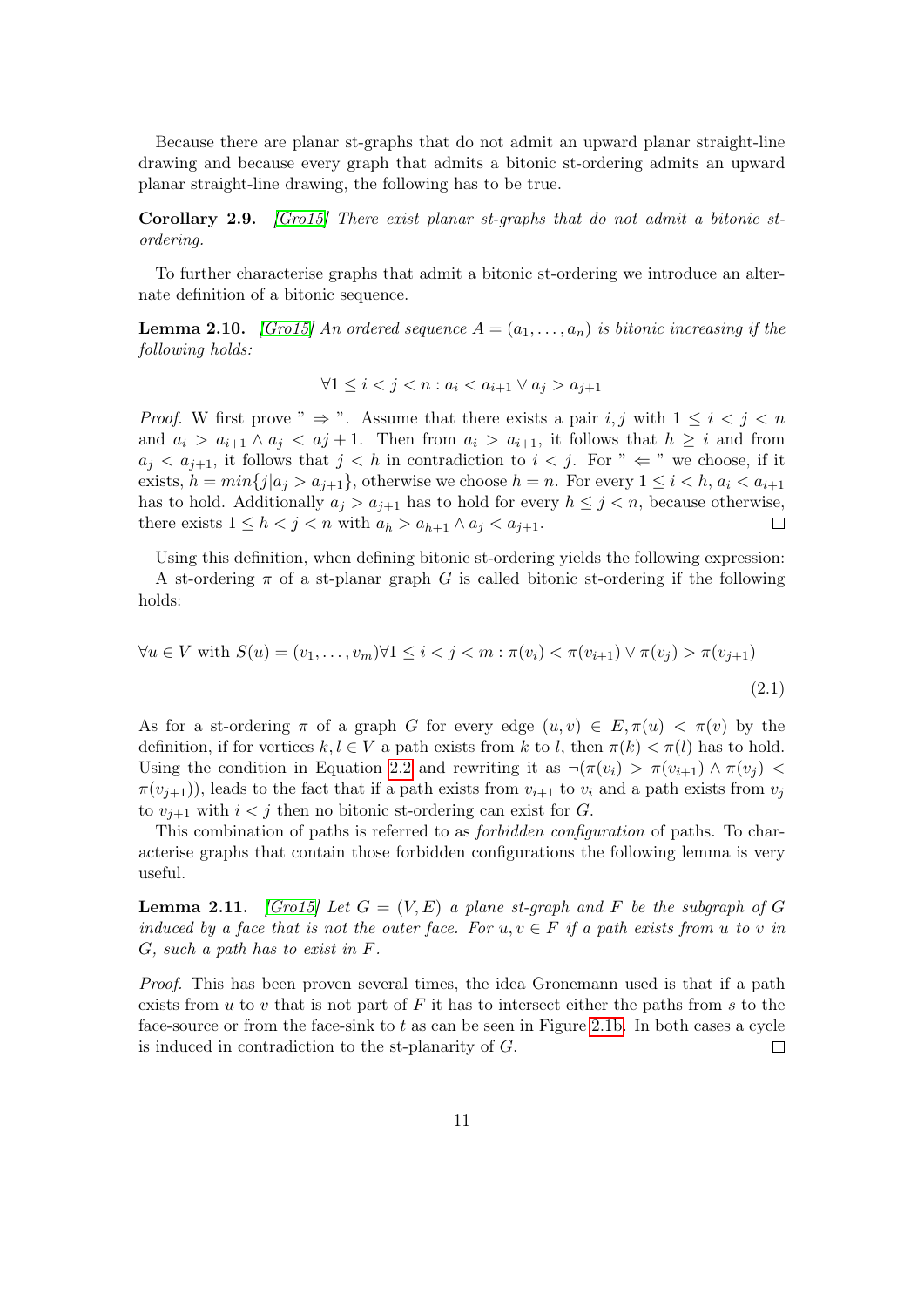<span id="page-11-0"></span>

(a)  $[Gro15]A$  $[Gro15]A$  vertex u with successor list  $S(u)$  =  $(v_1, \ldots, v_i, v_{i+1}, \ldots, v_j, v_j + 1, \ldots)$  and a forbidden configuration of paths  $v_{i+1} \rightsquigarrow v_i$  and  $v_j \rightsquigarrow v_{j+1}$ .



(b) The path from  $u$  to  $v$  has to either intersect the path from the faces in k to  $t$  or the path from  $s$ to the facesource.

#### Fig. 2.1.

Additionally it can be said that every face consists of two paths from the facesource  $s_f$  to the facesink  $t_f$ . As every face contains exactly two consecutive successors of the facesource  $v_j$  and  $v_{j+1}$ , the path containing  $v_j$  can be referred to as left path and the paths containing  $v_{j+1}$  can be referred to as right path.

As consecutive members  $v_i, v_{i+1}$  of a successor or predecessor list of a vertex u share a face with u, if a path exists from  $v_i$  to  $v_{i+1}$  or from  $v_{i+1}$  to  $v_i$  it has to exists on this face. Additionally because  $v_i$  is part of the left path of this face and  $v_{i+1}$  is part of the left path, if there exists a path from  $v_i$  to  $v_{i+1}$ , then  $v_{i+1}$  has to be the facesink and vice versa. If neither  $v_i$  nor  $v_{i+1}$  is the facesink no path can exist between them. Thus, we can test if a path exists between consecutive successors of a vertex  $u$  by looking at the sink of their common face with u.

Now that we established a forbidden configuration of paths, in an embedded planar st-graph, for it to admit a bitonic st-ordering and a way to test for the existence of those paths, we show that the absence of forbidden configurations is not only a necessary but a sufficient condition for a plane st-graph to admit a bitonic st-ordering.

First we have to prove the following lemma.

<span id="page-11-1"></span>**Lemma 2.12.** [\[Gro15\]](#page-30-8) Given an embedded planar st-graph and a vertex  $u \in V$  with successor list  $S(u) = (v_1, \ldots, v_m)$ . If it holds that

$$
\forall 1 \le i < j < m : v_{i+1} \not\rightsquigarrow v_i \vee v_j \not\rightsquigarrow v_{j+1}
$$

then there exists  $1 \leq h \leq m$  such that

$$
(\forall 1 \leq i < h : v_{i+1} \not\rightsquigarrow v_i) \land (\forall h \leq \beta < m : v_i \not\rightsquigarrow v_{i+1})
$$

holds. In other words, there exists at least one vertex  $v_h$  in  $S(u)$  whose preceding vertices in  $S(u)$  are only connected by path in clockwise direction, whereas paths between following vertices are directed counterclockwise.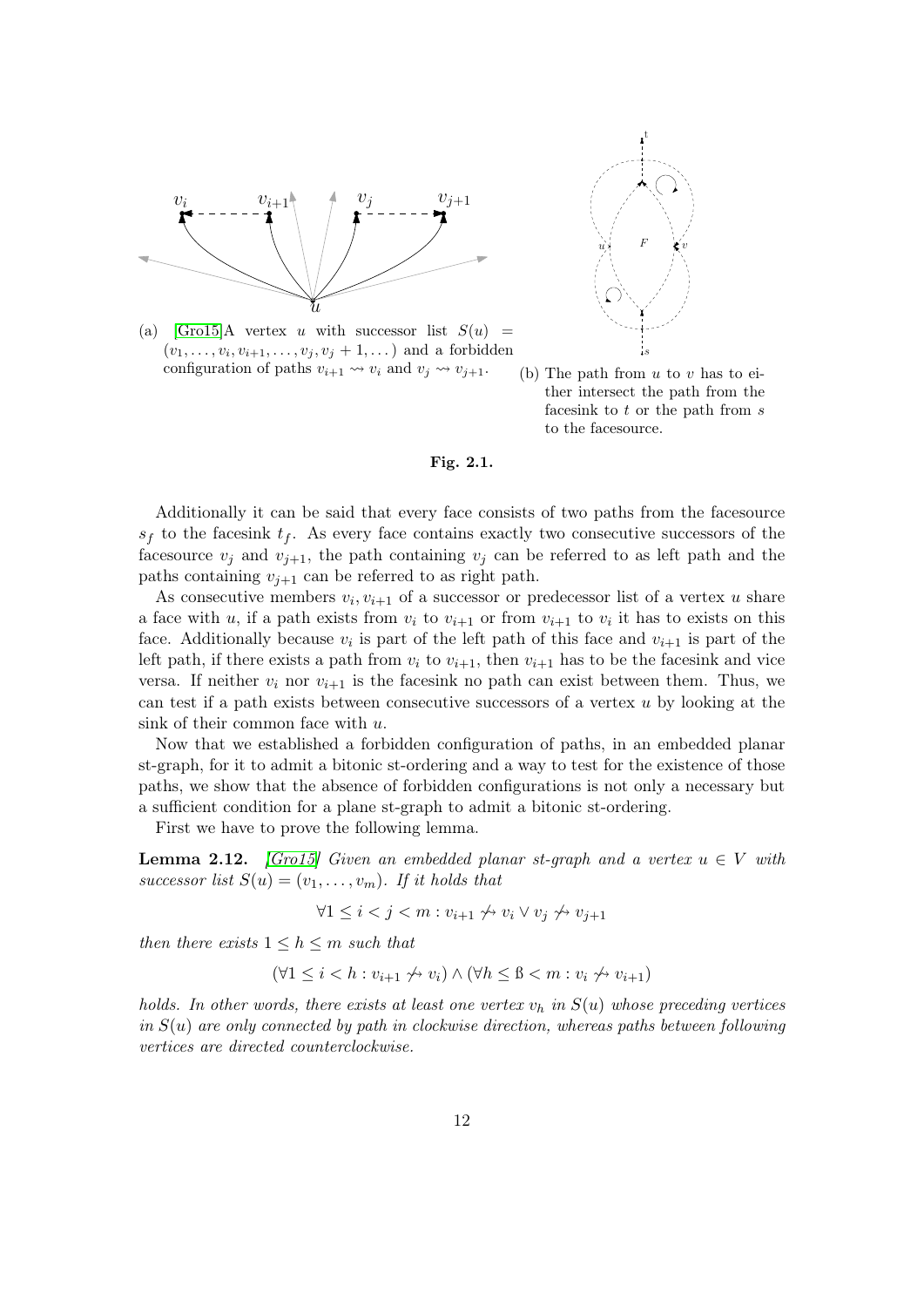<span id="page-12-1"></span>

Fig. 2.2.: [\[Gro15\]](#page-30-8) The augmented graph  $G'$  in the proof of Lemma [2.13](#page-12-0) obtained by adding edges between consecutive successors of u.

*Proof.* If there exists no path  $v_{i+1} \rightarrow v_i$  with  $1 \leq i \leq m$ , we choose  $h = m$ . Then  $\forall 1 \leq i \leq m : v_{i+1} \nleftrightarrow v_i$  is satisfied. If there exists at least one such path, we set  $h = min\{i|v_{i+1} \leadsto v_i\}$  to satisfy  $\forall 1 \leq i < h : v_{i+1} \not\leadsto v_i$  by construction. Assuming that there exists a path  $v_j \leadsto v_{j+1}$  with  $h \leq j < m$ , there exists  $v_{h+1} \leadsto v_h$  and  $h \leq j$ , which contradicts the assumption.  $\Box$ 

<span id="page-12-0"></span>**Lemma 2.13.** [\[Gro15\]](#page-30-8) Given a planar st-graph with a fixed embedding. If at every vertex  $v \in V$  with successor list  $S(u) = (v_1, \ldots, v_m)$  the following holds:

$$
\forall 1 \le i < j < m : v_{i+1} \not\rightsquigarrow v_i \vee v_j \not\rightsquigarrow v_{j+1}
$$

then G admits a bitonic st-ordering  $\pi$ .

Proof. This proof requires several steps. First an algorithm is described that inserts additional edges  $E'$  into G. Those edges ensure that paths exist between all pairs of consecutive successors of all vertices of  $G' = (V, E \cup E')$ . Then it is proven that G' is still planar and that any st-ordering of  $G'$  is a bitonic st-ordering of  $G$ . For every vertex  $u \in V$  with successor list  $S(u) = (v_1, \ldots, v_m)$ , we can say by Lemma [2.12](#page-11-1) that there exists a  $1 \leq h \leq m$  such that for every  $1 \leq i < h$  there is no path  $v_{i+1} \leadsto v_i$ , and for every  $h \leq i < m$  no path  $v_1 \leadsto v_{i+1}$  in G. These edges can be added to create the two paths in  $v_1 \rightsquigarrow v_2 \rightsquigarrow \cdots \rightsquigarrow v_h \in G'$  and  $v_m \rightsquigarrow v_{m-1} \rightsquigarrow \cdots \rightsquigarrow v_h \in G'$  as seen in Figure [2.2.](#page-12-1) For every  $1 \leq i < m$  three cases are to consider. If a path  $v_i \leadsto v_{i+1}$  or  $v_{i+1} \leadsto v_i$  exists between  $v_i$  and  $v_{i+1}$  nothing has to be done. If no path exists between  $v_i$  and  $v_{i+1}$  and  $i < h$  we add the edge  $(v_i, v_{i+1})$  to E' to ensure that  $\pi(v_i) < \pi(v_{i+1})$ . If no path exists between  $v_i$  and  $v_{i+1}$  and  $h \leq i < m$  we add the edge  $(v_{i+1}, v_i)$  so that  $\pi(v_i) > \pi(v_{i+1})$ .

Now we prove that  $G'$  is still a st-planar graph by induction over the number of added edges. We assume that  $E'$  is in random order. Let  $G_k$  be the graph after inserting the first k edges into G. Clearly,  $G_0$  is st-planar. When adding the k-th edge between two consecutive successors of a vertex u we may assume it is the edge  $(v_i, v_{i+1})$  without loss of generality as the prove works symmetricaly with the edge  $(v_{i+1}, v_i)$ . Let F be the subgraph induced by the common face of  $u, v_i$  and  $v_{i+1}$  in G. With w being the facesink, the face consists of two paths  $u \leadsto v_i \leadsto w$  and  $u \leadsto v_{i+1} \leadsto w$ . Because we insert an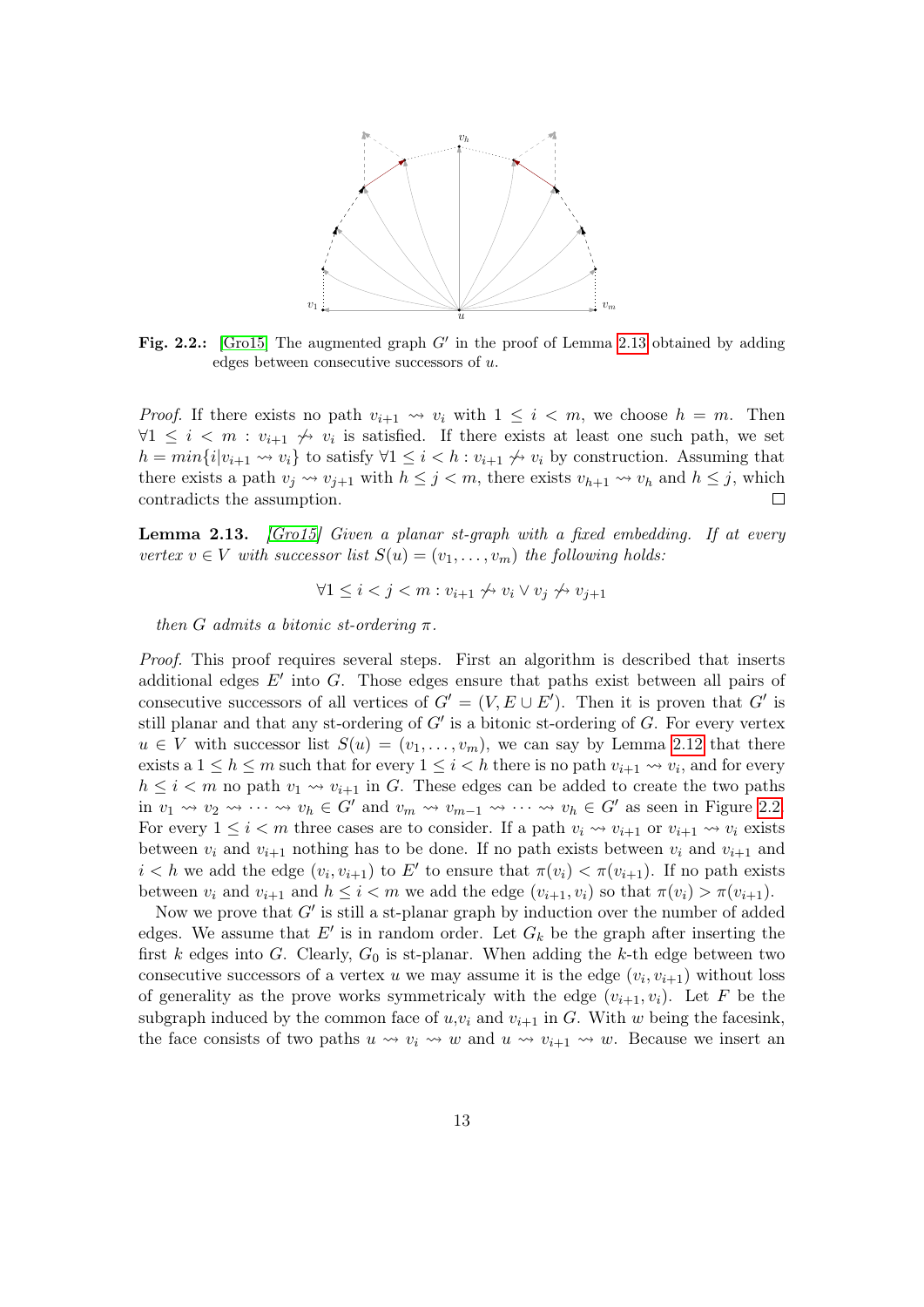edge neither  $v_i$  nor  $v_{i+1}$  is the facesink. By our induction hypothesis we may assume that  $G_{k-1}$  is still st-planar. As a maximum of one edge is added to each face in G, F is a subgraph of  $G_{k-1}$ , too. Thus planarity is preserved when inserting  $(v_i, v_{i+1})$ .

We now have to show that  $G_k$  is still acyclic. Since  $G_{k-1}$  is acyclic any cycle in  $G_k$  has to exist because of inserting the edge  $(v_i, v_{i+1},$  thus has to contain the edge. This means that a path from  $v_{i+1}$  to  $v_i$  has to exist in  $G_k$ , which has to have existed in  $G_{k-1}$ , too. This is not possible, because the path would have had to exist on  $F$  by Lemma [2.11,](#page-10-1) contradicting the fact that  $v_i$  is not the facesink. Thus every  $G_k$  is st-planar and it follows that  $G'$  is st-planar.

Considering any st-ordering  $\pi$  of G', because  $E' \subseteq E \cup E'$ ,  $\pi$  is an st-ordering for G. As we constructed G' in a way such that for every  $u \in V$  with  $S(u) = (v_1, \ldots, v_m)$ , there exists a path  $v_i \rightsquigarrow v_{i+1}$  for  $1 \leq i < h$  and a path  $v_{i+1} \rightsquigarrow v_i$  for  $h \leq i < m$ . It follows for every st-ordering  $\pi$  of G that

$$
\forall 1 \leq i < h : \pi(v_i) < \pi(v_{i+1}) \land \forall h \leq i < m : \pi(v_i) > \pi(v_{i+1}).
$$

In other words  $S(u)$  is bitonic increasing with respect to  $\pi$  for all  $u \in V$ . As G' is st-planar at least one st-ordering  $\pi$  of  $G'$  has to exist.  $\Box$ 

This lemma does not only show that every graph without forbidden configurations admits a bitonic st-ordering, but also provides us with a linear time algorithm to find such an ordering.

For plane st-graphs that contain the forbidden configurations we introduced earlier, we cannot find a bitonic st-ordering. By splitting certain edges however, we can create a graph that admits a bitonic st-ordering. After drawing this graph we receive an upward planar drawing of the original graph, with edge bends. We introduce this procedure with an example. Let  $G = (V, E)$  be an embedded planar st-graph that contains a single forbidden configuration at one of its vertices  $u \in V$  with  $S(u) = (v_1, \ldots, v_m)$ . Let this configuration be the two paths  $v_{i+1} \rightsquigarrow v_i$  and  $v_j \rightsquigarrow v_{j+1}$  with  $i < j$ .

By splitting the edge  $(u, v_i)$  or  $(u, v_{i+1})$  we can augment G in a way that it admits a bitonic st-ordering. Let the split edge be  $(u, v_i)$  without loss of generality. Then a dummy vertex  $v'_i$  is inserted and the edge is replaced by the edges  $(u, v'_i)$  and  $(v'_i, v_i)$ . The successor list  $S(v_i')$  contains only one element, namely  $v_i$ , thus it is bitonic with respect to every st-ordering. Additionally  $v'_i$  replaced  $v_i$  in the successor list of u and because no path exists from  $v_{i+1}$  to  $v'_i$  the forbidden configuration is resolved. By drawing the augmented graph and removing the dummy vertex, replacing it by a bend point for  $(u, v_i)$  we obtain an upward planar drawing of G with one bent edge. As we want to reduce the number of edge bends in the resulting drawing, we want to reduce the number of edge splits, when augmenting the graph  $G$  to let it admit a bitonic st-ordering. The following lemma shows that the number of edge splits is at most  $|V| - 3$ .

<span id="page-13-0"></span>**Lemma 2.14.** *[\[Gro15\]](#page-30-8) Every embedded planar st-graph*  $G = (V, E)$  can be transformed into a new one that admits a bitonic st-ordering by splitting at most  $|V| - 3$  edges.

*Proof.* Considering a vertex u with successor list  $S(u) = (v_1, \ldots, v_m)$  that contains multiple forbidden configurations. Using the second condition in Lemma [2.12](#page-11-1) we want to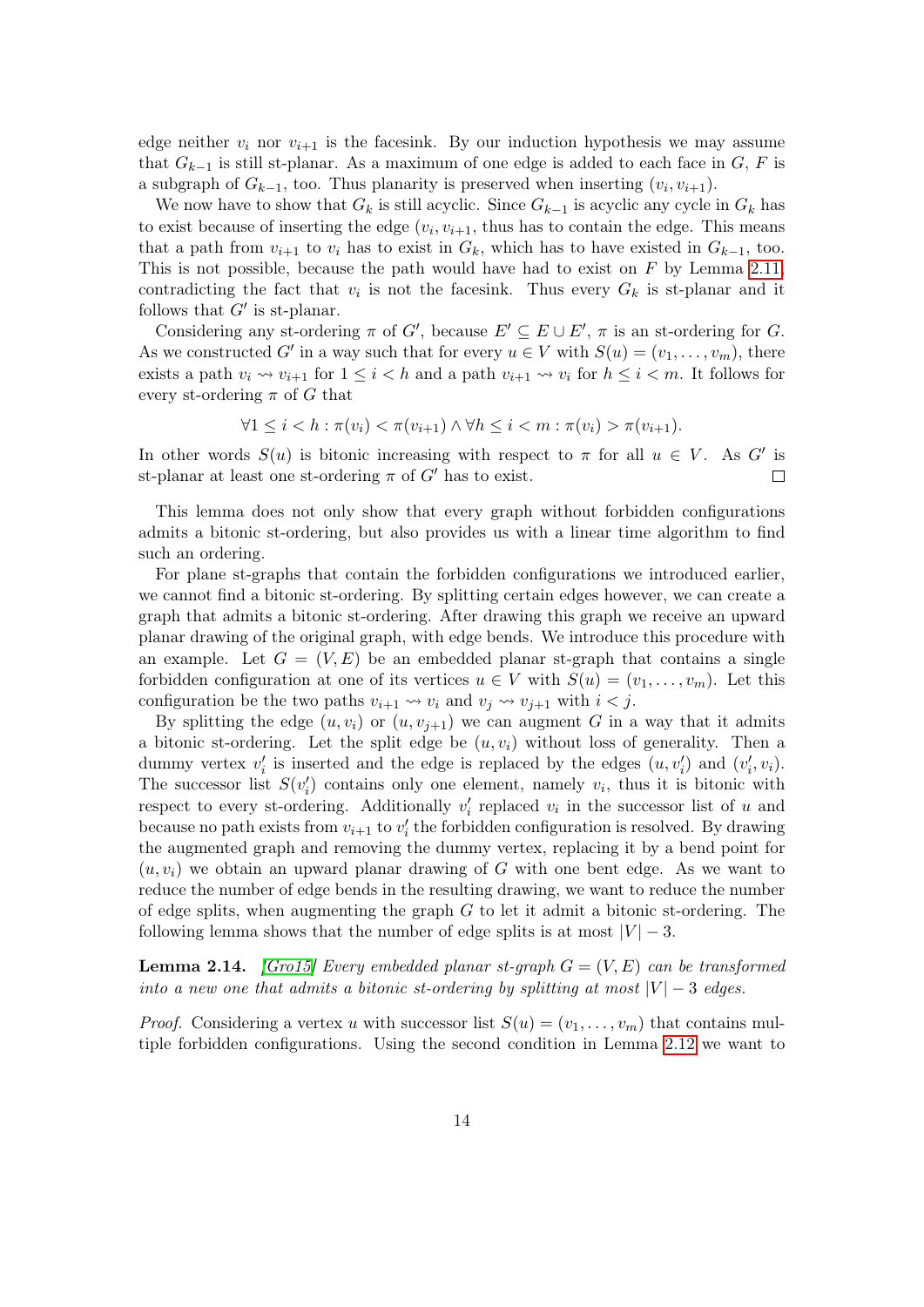

<span id="page-14-0"></span>Fig. 2.3.: [\[Gro15\]](#page-30-8)Example of a pattern for graphs, with  $|V| - 3$  forbidden configurations, each requiring one edge split to be resolved.

find a  $v_h$  such that every path between consecutive successors  $v_i$  and  $v_{i+1}$ , is directed from  $v_i$  towards  $v_{i+1}$  for  $i < h$  and from  $v_{i+1}$  to  $v_i$  for  $h \leq i < m$ . As due to the existence of forbidden configurations, this vertex does not exist, we have to split some edges. Assuming  $v_h$  would be the first successor, so  $h = 1$ , every path  $v_i \rightsquigarrow v_{i+1}$  with  $1 \leq i < m$ contradicts that choice. We can resolve this issue, by splitting every edge  $(u, v_{i+1})$ , for which this path exists. The maximum number of splits is  $m-1$ , if for every  $1 \leq i < m$  a path from  $v_i$  to  $v_{i+1}$  exists. As G is acyclic, paths  $v_i \leadsto v_{i+1}$  and  $v_{i+1} \leadsto v_i$  cannot exists at the same time. Thus, if the number of splits required this way would be more than  $\frac{m-1}{2}$  we can instead chose  $h = m$  and because we have less than  $\frac{m-1}{2}$  paths of the form  $v_i \rightarrow v_{i+1}$ , the required amount of splits is less than  $v_i \rightarrow v_{i+1}$ . The sum  $\sum_{u \in V} |S(u)|$  $\sum_{u \in V} |S(u)| = |E| \le 3|V| - 6$ . With  $m = S(u)$  in the former fraction, we get of the length of all successor lists is the number  $|E|$  of edges of G. Thus it holds that

$$
\sum_{u \in V} \frac{|S(u)| - 1}{2} \le \frac{3|V| - 6 - |V|}{2} = |V| - 3.
$$

As the graph shown in Figure [2.3](#page-14-0) requires  $|V| - 3$  edge splits, this upper bound for the maximum number of required edges splits for a planar st-graph to admit a bitonic st-ordering is tight. It is to note that the graph can be drawn upward planar in quadratic area without edge bends, while requiring the maximum amount of edge splits to admit a bitonic st-ordering. The algorithm that finds a minimum set of edges to split in linear time is explained in Section [3.2.1.](#page-16-1)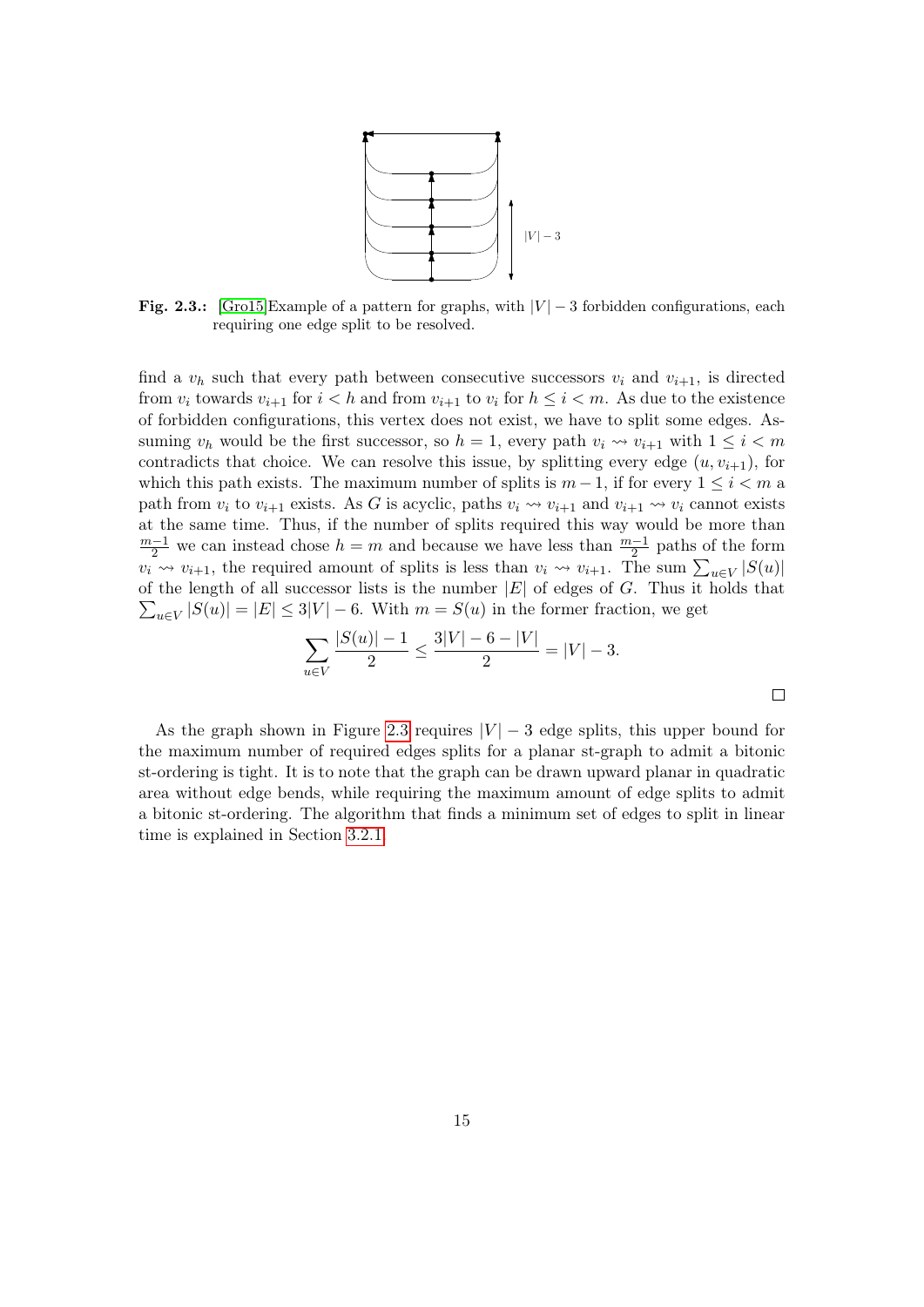### <span id="page-15-0"></span>3. The augmented algorithm

In this chapter the algorithm is described that draws an upward planar graph by using the algorithm of Gronemann [\[Gro15\]](#page-30-8) on the given graph and on its flipped graph. This idea is from Gronemann himself, who noticed that the pattern he introduced that matched his calculated maximum number of edge bends when using the algorithm, was easily drawable upward planar without any bends. The reason for that is the fact that the ability to find a bitonic st-ordering is depending on the successor list of each vertex, which are depending on the orientation of the given graph. For the upward drawings on the other hand the orientation of the graph is nearly irrelevant, as an upward drawing of a graph  $G$  can be easily converted to an upward planar drawing of its flipped graph  $G$ . This can be achieved by flipping the given graph  $G$  with its drawing to get a downward planar drawing of  $\tilde{G}$  and then mirroring the drawing on the x-axis to make it upward planar. Before the new and thus implicitly the former algorithm by Gronemann is described in its details we prove that these steps actually lead to an upward planar drawing.

#### <span id="page-15-1"></span>3.1. Correctness of the augmented algorithm

In this section we prove that the described procedure leads to an upward planar drawing of the given graph. First we show that flipping an upward planar drawing results in a downward planar drawing.

**Lemma 3.1.** Flipping every edge of a graph  $G = (V, E)$  and a corresponding upward planar drawing Γ results in a downward planar drawing Γ of the flipped graph G.

Proof. Using the given definition of the flipped drawing of a graph it follows for every edge  $(v, u) \in \tilde{E}, \tilde{\Gamma}_{(v, u)}(k) = \Gamma_{(u, v)}(1 - k)$ . It follows with  $0 \le i \le j \le 1 \iff 0 \le 1 - j \le k$  $1 - i \leq 1$  that  $\tilde{\Gamma}_{(v,u)}^y(i) = \Gamma_{(u,v)}^y(1-i) > \Gamma_{(u,v)}^y$  $(u_{(u,v)}^y(1-j) = \tilde{\Gamma}_{(v,u)}^y(j)$ . This is the definition of a downward planar graph, thus the claim stands.  $\Box$ 

Notice that because the operation of flipping is its own inverse, flipping a downward planar drawing, leads to an upward planar drawing. The next step is to show that mirroring a downward planar drawing on the x-axis results in an upward planar drawing.

**Lemma 3.2.** Mirroring a downward planar drawing of a graph  $G$  on the x-axis results in an upward planar drawing of G .

*Proof.* Let  $G = (V, E)$  upward planar graph and Γ an upward planar drawing of G. Mirroring  $\Gamma$  on the x-axis results in a drawing  $\Lambda$  of G, with  $\Lambda^y(v) = -\Gamma^y(v)$  for every  $v \in V$  and with  $\Lambda^y$  $\int_{(u,v)}^y(x) = -\Gamma^y_{(0)}$  $(u_{(u,v)}(x))$  for all  $(u, v) \in E$  and all  $x \in [1, 0]$ . Together with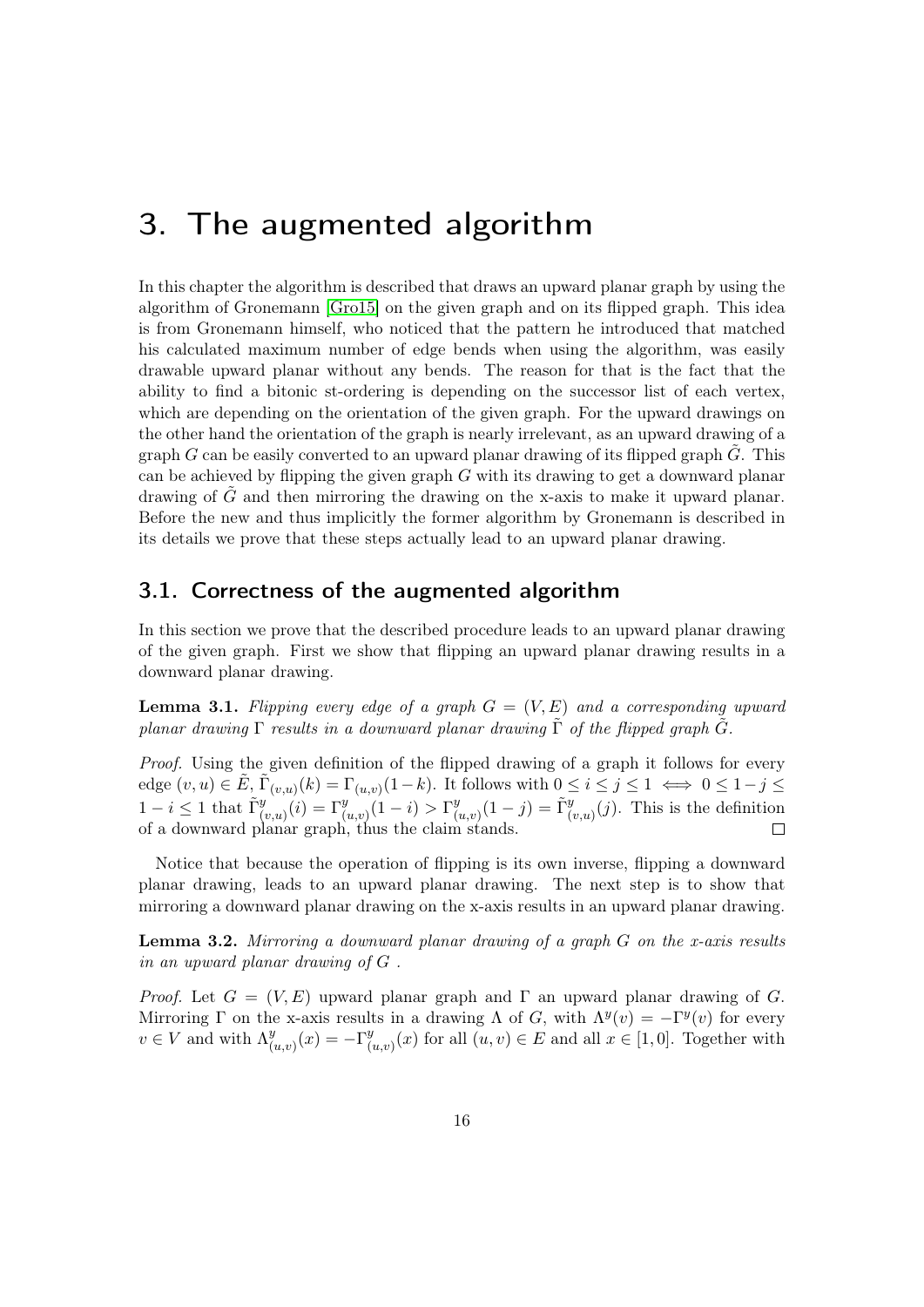$a > b \iff -a < -b$  and the definition of upward planar drawings, it follows: For all  $(u, v) \in E$  and  $0 \le i \le j \le 1 : \Lambda^y_{(u,v)}(i) = -\Gamma^y_{(i)}$  $\frac{\overline{y}}{(u,v)}(i) > -\Gamma^y_{(i)}$  $u_{(u,v)}^y(j) = \Lambda_{(u,v)}^y(j)$ . Thus  $\Lambda$  is a downward planar drawing of G.

 $\Box$ 

Similar to Lemma 5.1, mirroring an upward planar drawing of a graph on the x-axis, results in a downward planar drawing of the graph because the process of mirroring is its own inverse.

The results of these two lemmas show that given an upward planar drawing of a graph G we can easily compute an upward planar drawing of the flipped graph  $G'$  of G by first flipping the drawing and then mirroring it on the x-axis.

#### <span id="page-16-0"></span>3.2. Algorithm

In this section the enhanced algorithm for creating an upward planar drawing of a stgraph  $G$  is described. The pseudo-code of the described algorithms can be found in the appendix. The overall algorithm operates in the following steps:

- The minimum set of edges to split is computed for  $G$  and for its flipped graph  $G'$ . Whichever requires less splits to create a bitonic st-ordering is chosen.
- A bitonic st-ordering is computed for the chosen graph with its split edges.
- The coordinates of the vertices are computed, using the bitonic st-ordering and the algorithm by Gronemann. In case of the flipped graph being used, the coordinates changed, such that the resulting drawing is upward instead of downward planar.
- Create the actual drawing  $\Gamma$  by using the computed vertex positions and straight lines between the vertices as edges.
- Remove the dummy vertices, inserted at the split edges to make the drawing a drawing of the original graph, with bends.

In the following subsections we describe the most important steps of the algorithm.

#### <span id="page-16-1"></span>3.2.1. Splitting the edges

The pseudo-code for this step can be found in Algorithm [1.](#page-32-1) In the first step the graph with the split edges which is used for creating the drawing is computed. First the minimum set of edges to be split is determined for the original graph with the algorithm by Gronemann. The algorithm is checking for each vertex  $v \in V$  and its successor list  $S(v) = (v_1, \ldots, v_m)$  which of its successors has to have the highest order in the bitonic stordering to require the least amount of splits. To describe this procedure some notation has to be introduced. Given a vertex  $u \in V$  with successor list  $S(u) = (v_1, \ldots, v_m)$  we define  $L(u, h) = |(\{i \le h : v_{i+1} \leadsto v_i\}| \text{ and } R(u, h) = |\{i \le h : v_i \leadsto v_{i+1}\}|.$  When choosing a  $1 \leq h \leq m$  for u, then every edge  $(u, v_{i+1})$  with  $i < h$  has to be split if a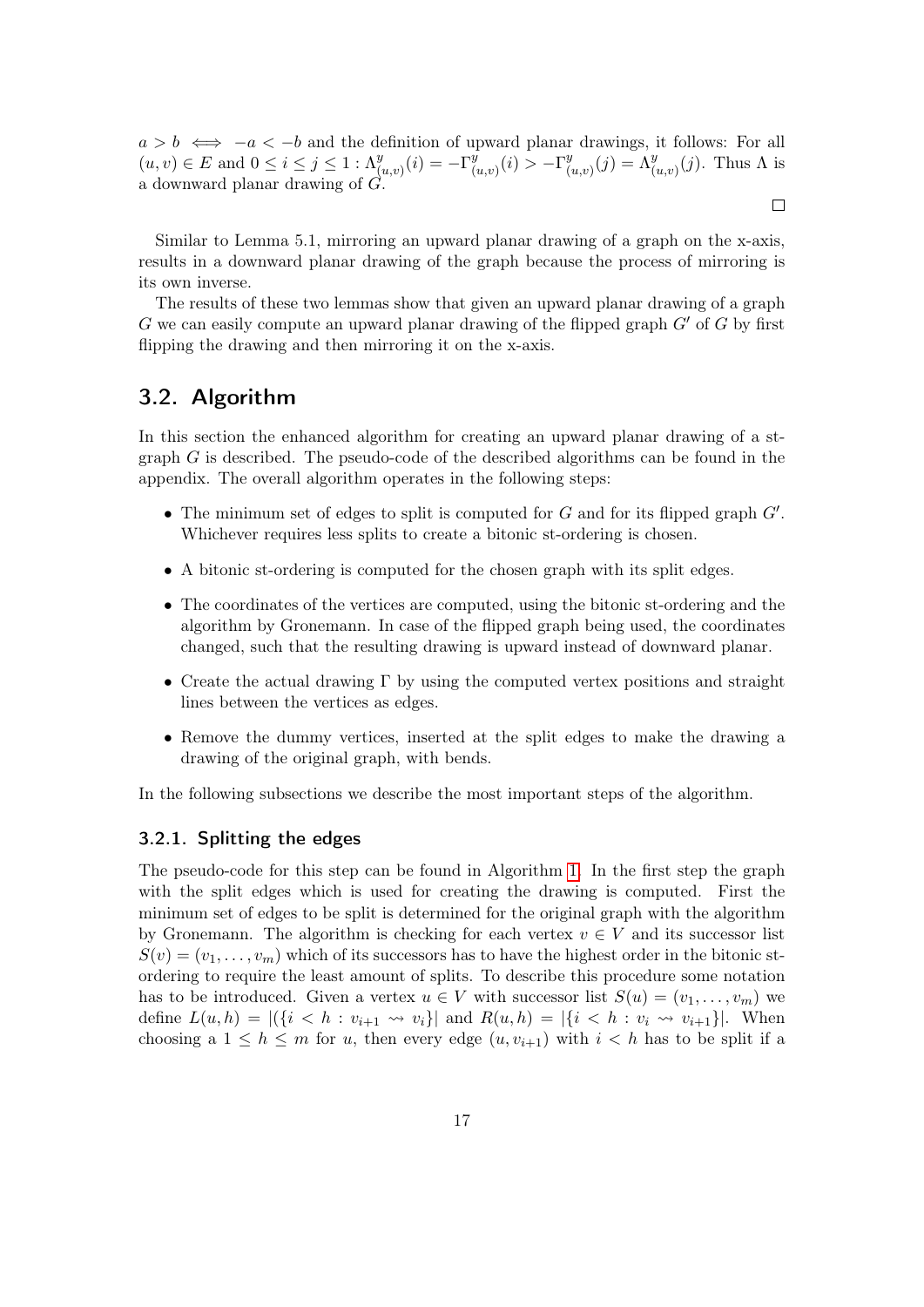path  $v_{i+1} \rightarrow v_i$  exists, and every edge  $(u, v_i)$  with  $h \leq i$  has to be split if G contains a path  $v_i \rightsquigarrow v_{i+1}$ . Overall  $L(u, h) + R(u, m) - R(u, h)$  edges have to be split. As  $R(u, m)$ does not change for different  $1 \leq h \leq m$ , to find the minimum set of edges to split to resolve forbidden configurations for u we only have to consider  $L(u, h) - R(u, h)$  and minimise it. If a path  $v_h \leadsto v_{h+1}$  exists its follows that  $R(u, h + 1) = R(u, h) + 1$ and similarly  $L(u, h + 1) = L(u, h) + 1$  if a path  $v_{i+1} \leadsto v_i$  exists. Thus in the first case  $L(u, h + 1) - R(u, h + 1) = L(u, h) - R(u, h) - 1$  and  $L(u, h + 1) - R(u, h + 1) =$  $L(u, h) - R(u, h) + 1$ . Because  $L(u, 1) - R(u, 1) = 0$  to calculate  $L(u, h) - R(u, h)$  for every vertex we check for paths between  $v_i$  and  $v_{i+1}$  iteratively for each i. After finding the  $1 \leq h \leq m$  which requires the lowest amount of edge splits, it is computed, which of the edges actually have to be split to admit the ordering. After this is repeated for each vertex u, the minimum set of edges to be split is computed for the flipped graph the same way. The amount of splits required in both cases are compared and the case with the smaller number is chosen. For every edge  $(u, v)$  which has to be split, a dummy vertex w is inserted and  $(u, v)$  is replaced by  $(u, w)$  and  $(w, v)$ . The resulting graph is then returned.

#### <span id="page-17-0"></span>3.2.2. Computing the bitonic st-ordering

The pseudo-code for this step can be found in Algorithm [2.](#page-33-0) To find an bitonic st-ordering the graph is prepared in a way, such that every st-ordering is bitonic. In a bitonic stordering  $\pi$  of a graph the successor list  $S(v)$  of every vertex  $v \in V$  has to be a bitonic sequence. This means that for every  $S(v) = v_1, \ldots, v_m$  there exist a  $1 \leq h \leq m$ , such that  $\pi(v_i) < \pi(v_{i+1})$  and  $\pi(v_j) > \pi(v_{j+1})$  for  $1 \leq i < h \leq j \leq m$ . As the used graph at this point has to admit a bitonic st-ordering this requirement is met for all neighbours in the successor list, which have paths between them. To ensure that neighbours in the successor list, which don't have paths between them are ordered correctly, dummy edges are inserted. For this we iterate over all successors of  $v$  and before we encounter a path  $v_i \rightsquigarrow v_{i+1}$  we assume that  $i < h$  and thus for every  $v_{i+1} \nleftrightarrow v_i$  we insert the edge  $(v_{i+1}, v_i)$ , to ensure  $\pi(v_i)$  is higher than  $\pi(v_{i+1})$ . When for the first time there exists  $v_i \rightsquigarrow v_{i+1}$ we set  $h = i$  and for  $i > h$  if  $v_i \nleftrightarrow v_{i+1}$ , we insert the edge  $(v_i, v_{i+1})$ , to ensure  $\pi(v_{i+1})$ is higher than  $\pi(v_i)$ . After repeating this procedure for every vertex  $v \in V$  we compute a st-ordering using depth first search which is a bitonic st-ordering for G as shown in Lemma [2.13.](#page-12-0)

#### <span id="page-17-1"></span>3.2.3. Obtaining the upward planar drawing

The pseudo-code for this step can be found in Algorithm [3.](#page-34-0) To obtain an upward planar drawing the algorithm provided by Gronemann [\[Gro16\]](#page-30-9) is used. It is based on the algorithm by Harel and Sardas [\[HS98\]](#page-30-3) to obtain a planar straight-line drawing, when given a biconnected canonical ordering, which in term uses a modified version of the algorithm by de Fraysseix et al. [\[DFPP90\]](#page-30-1). The original algorithm by de Fraysseix et al. is using triangulated graphs for drawing and thus when a vertex is placed it has at least two neighbours that have already been placed. To avoid the step of triangulation for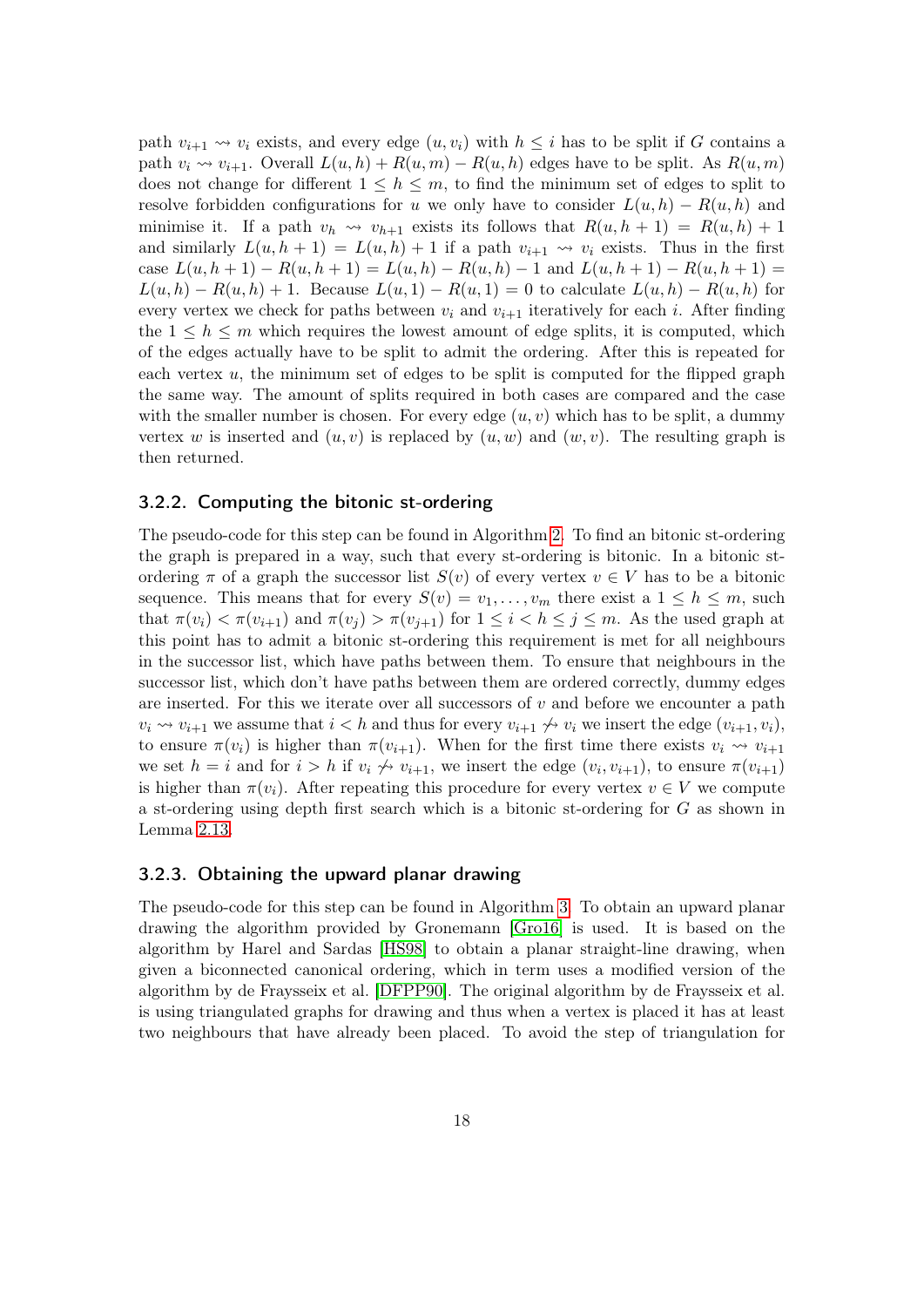a more pleasing visualisation Harel and Sardas introduced the property of having left, rights and legal support, for vertices that only have one preceding neighbour. To apply those properties to bitonic st-orderings dummy vertices  $v<sub>L</sub>$  and  $v<sub>R</sub>$  are added that take the roles of  $v_1$  and  $v_2$  in the original algorithm. The algorithm only computes the coordinates of the vertices, as the edges are represented as straight lines and follow implicitly.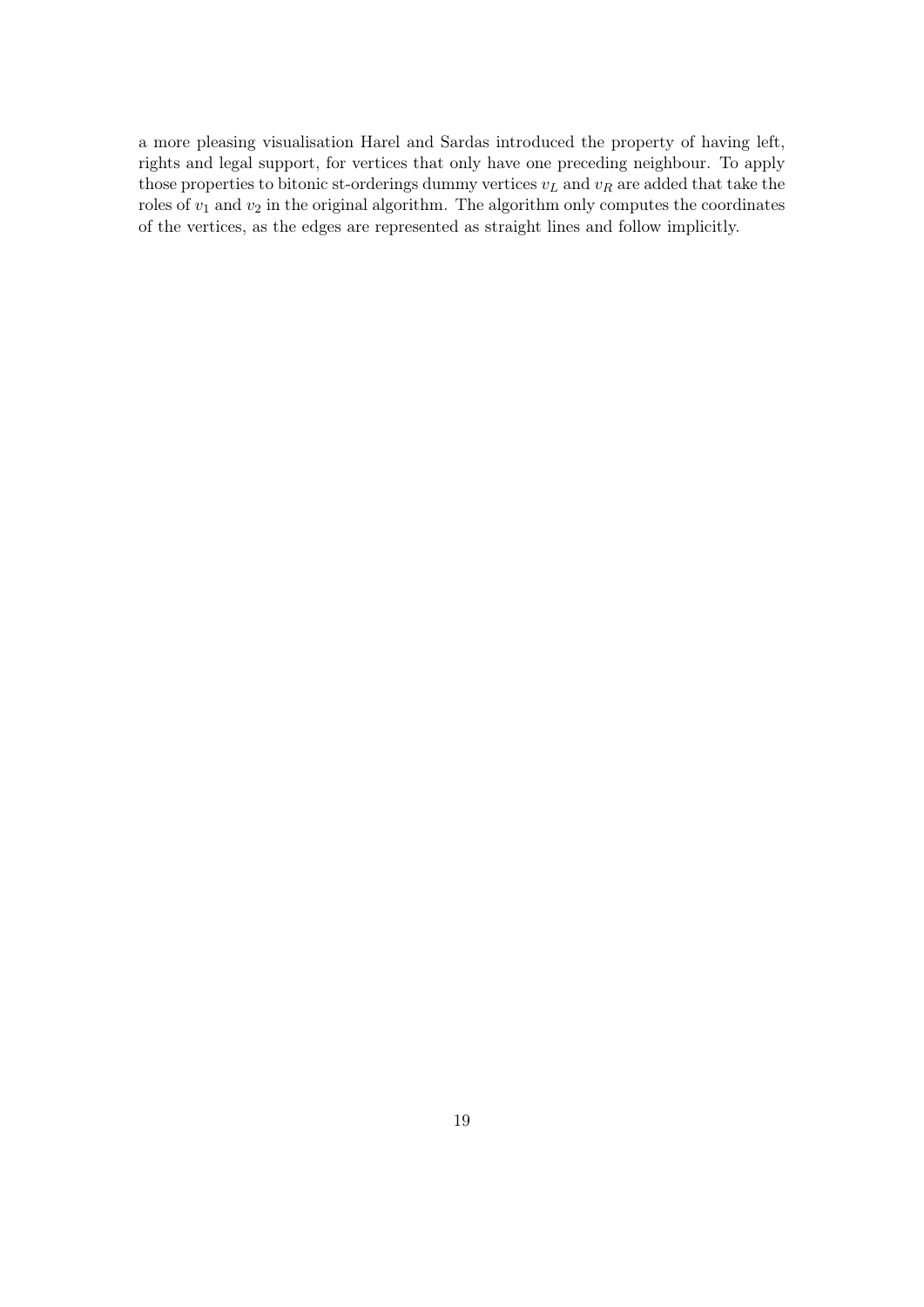### <span id="page-19-0"></span>4. A new lower bound

Now after the algorithm has been introduced in the previous chapter the question arises wether additionally considering the flipped graph actually lowers the upper bound of the maximum number of edge splits. While it is obvious that the number of required splits is lower for some graphs, it might be possible that the upper bound does not improve at all. In this chapter we first introduce a simple pattern of graphs derived from the former worst case, to get a lower bound for the maximum number of required splits. This pattern leads to an observation on how to create patterns which require a high number of splits for both orientations of the graph. Using this the pattern of our worst case example so far is introduced.

Given the example of Gronemann [\[Gro15\]](#page-30-8), for graphs which require exactly  $|V| - 3$ edge splits, matching the upper bound, the idea for a new bad pattern is to take the old pattern two times, one time in the original, one time with flipped edges and connecting their sinks and sources, as can be seen in Figure [4.1b,](#page-20-0) creating one graph with twice the amount of vertices. As the old pattern is included in the graph and because stays the same when flipping it requires  $|V| - 3$  splits in both directions while having  $2|V|$  vertices. With  $n = 2|V|$  this results in a graph with n vertices which requires  $n/2 - 3$  edge splits in both orientations.

Using the same method we notice that given a graph  $G = (V, E)$  we can always create a graph which has  $2|V|$  vertices and its required number of splits is the sum of the number of splits required for  $G$  and for the flipped graph of  $G$ . Compared to the number of vertices of each graph the new graph requires approximately the average number of splits that  $G$  and its flipped graph require in both orientations. In the following lemmas this will be proven and the exact number of splits required to find a bitonic st-ordering or a bitonic ts-ordering is calculated.

<span id="page-19-1"></span>**Lemma 4.1.** Given two plane graphs  $G_1 = (V_1, E_1)$  and  $G_2 = (V_2, E_2)$ , which require  $k_1$  and  $k_2$  edge splits to admit a bitonic st-ordering and  $l_1$  and  $l_2$  edge splits to admit a bitonic ts-ordering, a new graph  $G = (V, E)$  can be created, with  $|V| = |V_1| + |V_2|$  and which requires  $k_1 + k_2$  splits to admit a bitonic st-ordering and  $l_1 + l_2$  edge splits to admit a bitonic ts-ordering.

Proof. The Lemma is proven by uniting the two given graphs and inserting the two edges  $(s_2, s_1)$  and  $(t_2, t_1)$  to make the resulting graph  $G = (V_1 \cup V_2, E_1 \cup E_2 \cup \{s_2, s_1\} \cup \{t_2, t_1\})$ a st-graph with source  $s = s_2$  and sink  $t = t_1$ . This is visualised in Figure [4.1a.](#page-20-0)

Because new edges have been added, the embedding, which is represented by the successor and predecessor list of each vertex, has to be updated. For  $s_1$  its new and only predecessor  $s_2$  is added as only vertex in the predecessor list and for  $t_2$  the new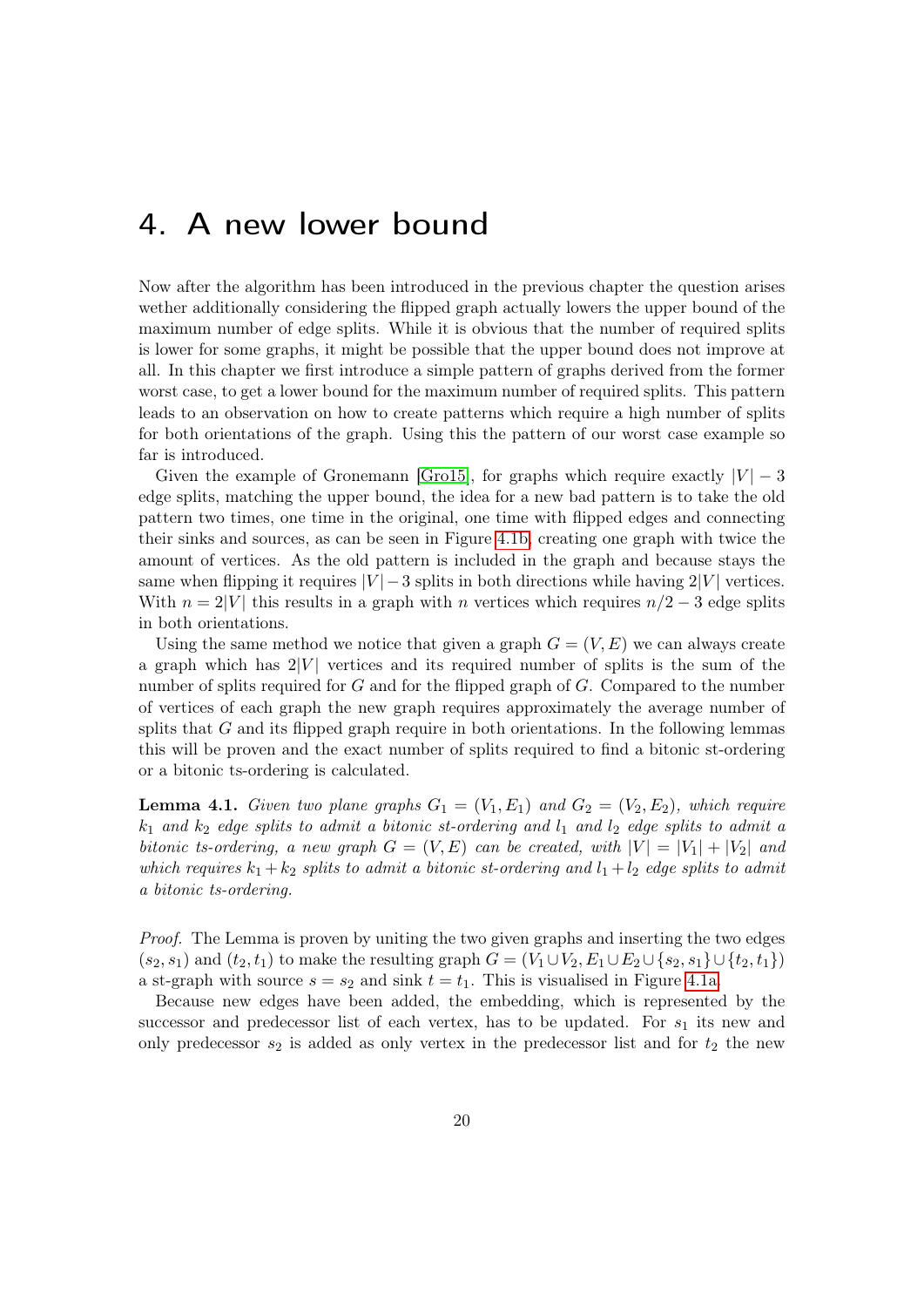<span id="page-20-0"></span>

(a) Overall graph after uniting procedure from Lemma [4.1](#page-19-1) (b) Example of a graph with  $n$  vertices needing  $n/2 - 3$  edge splits in both directions

s

 $|V| - 3$ 

successor  $t_1$  is added to the successor list. For  $s_2$  and  $t_1$  the vertices  $s_1$  and  $t_2$  are added as new first members in the successor and predecessor lists.

This way, every pair of vertices which appears consecutively in the successor list or predecessor list of any vertex still appears consecutively in the new successor and predecessor lists. Thus we can ensure that configurations that require edge splits for admitting a bitonic st-ordering or bitonic ts-ordering still appear in the same way in the united graph.  $\Box$ 

Using this method of uniting two graphs with the same number of vertices  $n = |V_1|$  $|V_2|$ , which require  $k_1$  and  $k_2$  splits to admit a bitonic st-ordering as above, the resulting graph  $G = (V, E)$  has 2n vertices and requires  $k_1 + k_2$  splits to admit a bitonic stordering. The number of splits required relative to the number of vertices of the graph is  $(k_1 + k_2)/2n$ . This is the mean of the relative number of splits that  $G_1$  and  $G_2$  require to admit a bitonic st-ordering. Similarly the relative number of splits required to admit a bitonic ts-ordering is  $(l_1 + l_2)/2n$ .

**Lemma 4.2.** Given a plane graph  $G = (V, E)$  which require k edge splits to admit a bitonic st-ordering and l edge splits to admit a bitonic ts-ordering, a plane graph  $G' =$  $(V', E')$  can be found, with  $|V'| = 2|V|$  which requires  $k + l$  splits to admit a bitonic st-ordering or a bitonic ts-ordering.

*Proof.* Using Lemma [4.1](#page-19-1) with G and its flipped graph  $\tilde{G}$  leads to  $G'$ .  $\Box$ 

As the graph that is described in this lemma stays the same when flipped it requires the same number of edge splits to admit a bitonic st-ordering or a bitonic ts-ordering. This means that in order to find a graph that requires a high amount of splits both to admit a bitonic st-ordering and a bitonic ts-ordering, not only a graph where the lower number of splits required for the graph to admit one of the orderings, but the mean of them.

The worst case pattern that we could find is the pattern seen in Figure [4.2.](#page-21-0) This pattern leads to a lower bound for the maximum number of required edge bends when creating an upward planar drawing of a directed graph G in quadratic area with the given algorithm.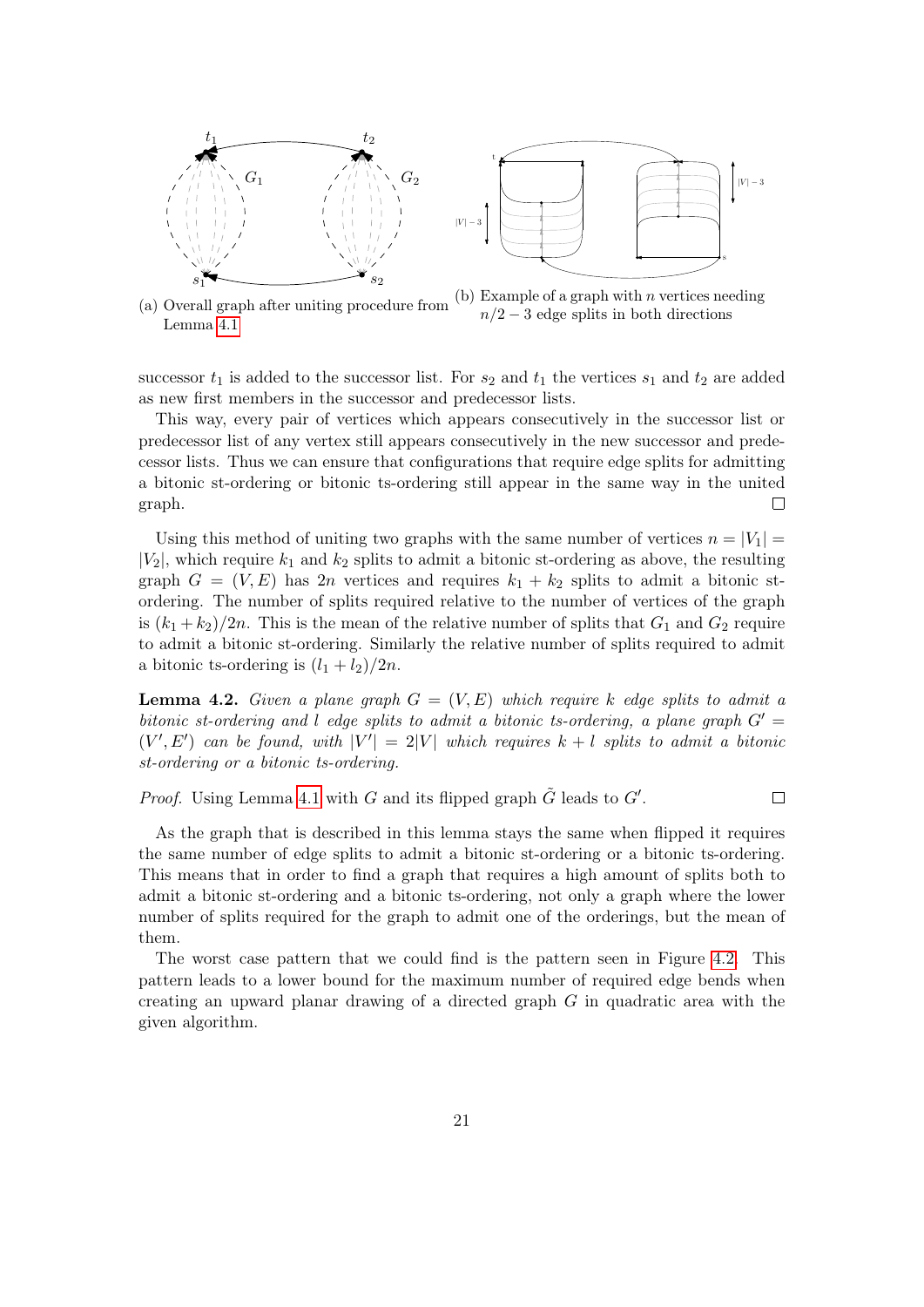<span id="page-21-0"></span>

(c) The pattern that requires  $n/2$  splits drawn upward planar.

Fig. 4.2.: Our worst case example in both orientations.

<span id="page-21-1"></span>**Theorem 4.3.** There exist graphs that require  $3/4|V| - 3$  edge splits to admit a bitonic st-ordering or a bitonic ts-ordering.

*Proof.* The pattern shown in Figure [4.2](#page-21-0) requires  $2 * (|V'|/2 - 2) = |V| - 4$  splits to admit a bitonic st-ordering and  $|V'|/2-1$  splits to admit a bitonic ts-ordering. Using the procedure described in Lemma [4.1,](#page-19-1) a graph with  $|V| = 2|V'|$  is created which requires  $|V|/2-2+|V|/4-1=3/4|V|-3$  edge splits in both orientations, thus a upward planar drawing is found with the given algorithm with  $3/4|V| - 3$  edge bends.  $\Box$ 

As this pattern is requiring  $|3/4| - 3$  edge splits to admit a bitonic st-odering or a bitonic ts-ordering it also provides a lower bound for the maximum number of edge splits when creating an upward planar drawing with our algorithm. Progress that we have made on the way to finding a new upper bound is described in the next chapter.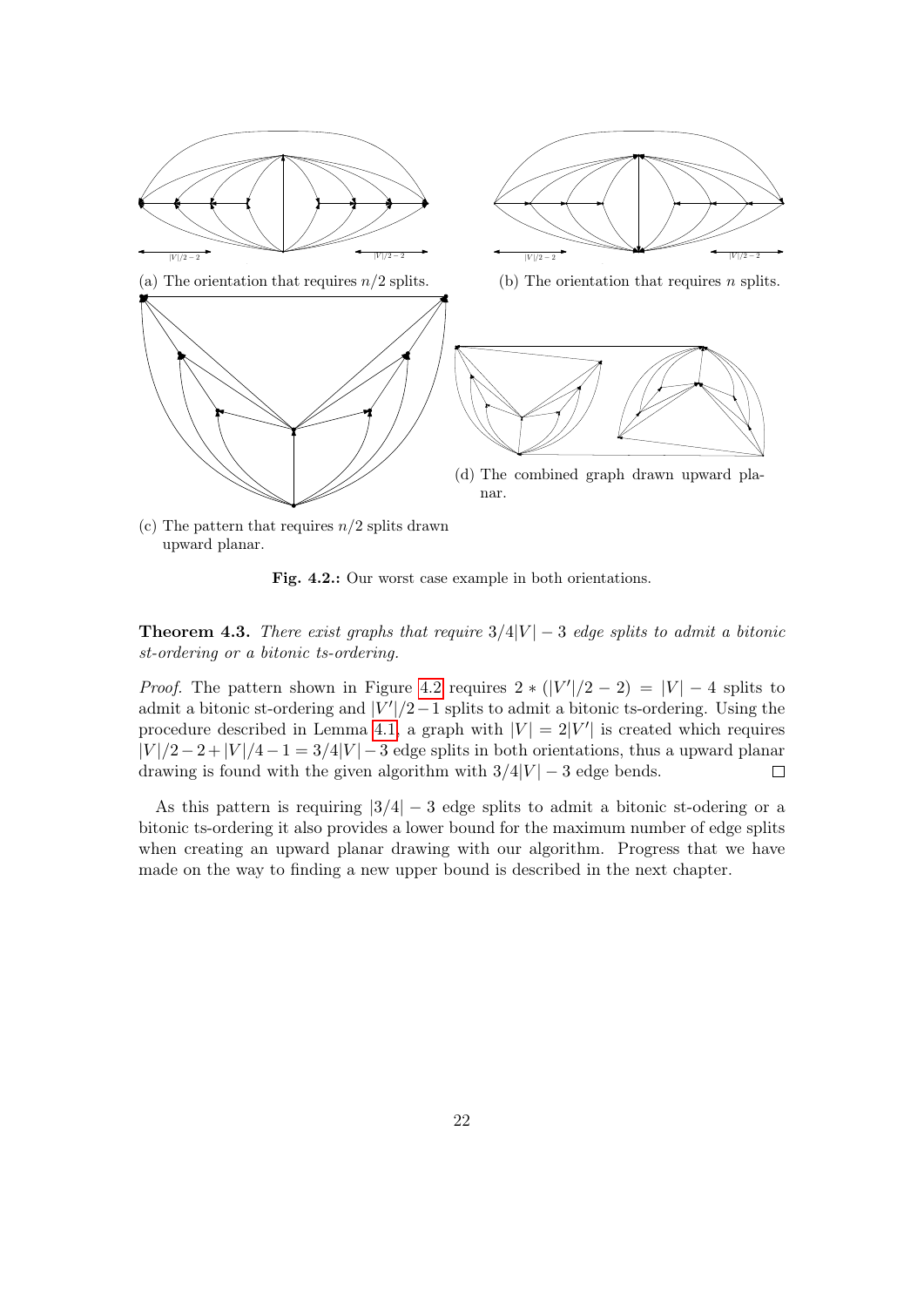### <span id="page-22-0"></span>5. Towards upper bounds

To find out if the updated algorithm is better than the previous algorithm of Gronemann in a meaningful way, a new upper bound for the maximum required number of edge splits to admit a bitonic st-ordering has to be found.This chapter is about different observations that have been made in the search of this new upper bound. While we were not able to find a new upper bound the results of this chapter might prove useful on the way to establishing a new upper bound. In Section [5.1](#page-22-1) we show that it suffices to consider triangulated graphs when looking for a new upper bound. Section [5.2](#page-23-0) focuses on different observation about the degrees of vertices. In Section [5.3](#page-25-0) two different directions for finding a new upper bound are outlined.

#### <span id="page-22-1"></span>5.1. The worst case is a triangulation

In Lemma [2.11](#page-10-1) we showed that if a path exists between consecutive successors  $v_i, v_{i+1}$ of a vertex  $u$ , it has to exist on the face the three vertices share. As  $u$  is the only source of this face we can consider forbidden configurations as forbidden configuration of faces instead of paths. One path and thus the corresponding face can form a forbidden configuration with different faces, which are then all resolved by splitting the transitive edge of that face. To account for that, when counting the required edge splits for certain graphs it is a useful model to think of it as pairing faces together, which form forbidden configurations. The linking of paths that form a forbidden configuration to the faces they share with the vertex they form the configuration for leads to the following observation.

**Lemma 5.1.** All but one of the inner faces have to be involved in a forbidden configuration to reach the maximum number of required splits.

*Proof.* Let  $u \in V$  be a vertex with successor list  $S(u) = (v_1, \ldots, v_m)$  and  $v_{i+1} \leadsto v_i$  and  $v_j \leftrightarrow v_{j+1}$  with  $i < j$  a pair of paths that form a forbidden configuration. Because u is always the source of the faces that  $v_i, v_{i+1}, u$  and  $v_j, v_{j+1}, u$  share respectively, and as faces have only one source in st-graphs, we need two faces for a forbidden configuration and those faces can't be part of a forbidden configuration of any other vertex. Using the maximum number of faces and the fact that the outer face is never part of a forbidden configuration, we have  $2|V| - 5$  faces left. The upper bound of forbidden configurations is  $|V| - 3$ . As two faces are needed for any one of these configurations,  $2|V| - 6$  faces are needed to create the maximum number of forbidden configurations. This leaves one inner face that is not part of any such configuration.  $\Box$ 

As this lemma applies to the graph G as well as its flipped graph  $\tilde{G}$ , all but two inner faces have to be part of a forbidden configuration in both orientations for the old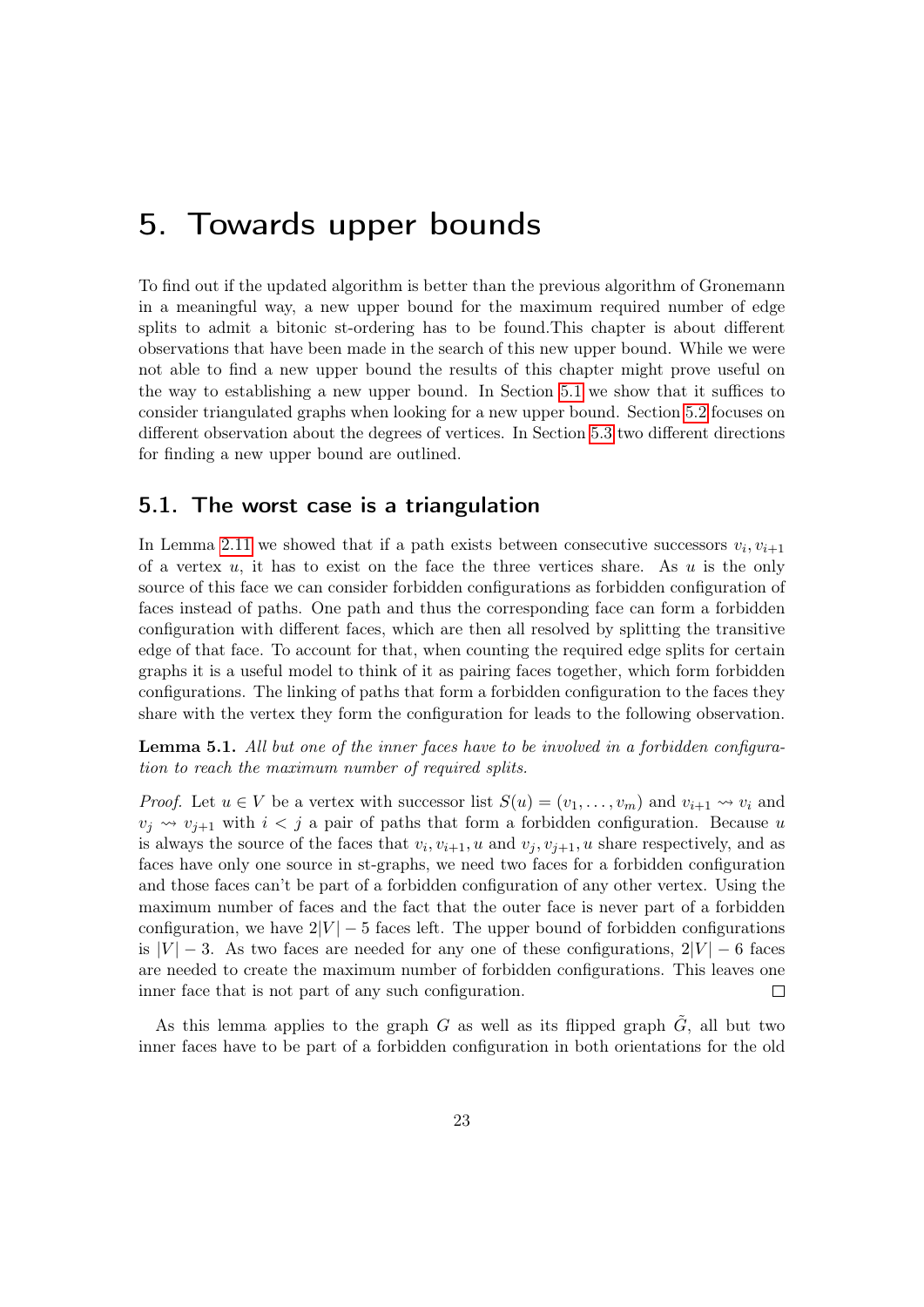maximum to be met.

This lemma implies that for a graph to require the maximum amount of edge splits it has to be triangulated. While the maximum number of required edge splits for a graph with the updated algorithm might be lower than  $|V| - 3$  and thus we cannot assume that a graph meeting this number is triangulated we can still limit our observations to triangulated graphs as the following lemma shows.

**Lemma 5.2.** Given a graph  $G = (V, E)$  any triangulation  $G' = (V, E')$  of G needs at least as many edge splits to admit a bitonic st-ordering as G.

*Proof.* We prove that for every vertex  $v \in V$  the required amount of edge splits, to admit a bitonic ordering of its successors, does not get smaller. Let  $S(u) = (v_1, \ldots, v_m)$  be the successor list of  $u$ . If all faces that have  $u$  as source are triangulated already, the faces incident to all pairs of successors of  $v_i, v_{i+1}, 1 \leq i \leq m-1$  and u don't change and the number of required splits stays the same.

As the only faces that are relevant for forbidden configurations for  $u$  are faces incident to consecutive successors  $v_1, v_{i+1}$  of u where there exists a path  $v_i \leadsto v_{i+1}$  or  $v_{i+1} \leadsto v_i$  we have to prove that similar faces exist after the triangulation. Without loss of generality we can assume that the path is a path from  $v_i$  to  $v_{i+1}$ . If after triangulating an edge exists between  $v_i$  and  $v_{i+1}$  it has to be the edge  $(v_i, v_{i+1})$  because else there would be a cycle. If this edge doesn't exist after the triangulation at least one new successor has been added to the successor list of u between  $v_i$  and  $v_{i+1}$ . Let the first of these new successors be the the vertex  $v'_{i+1}$ . This vertex was incident to the same face as  $v_i, u$  and  $v_{i+1}$  before the triangulation. As the graph is triangulated now there has to be an edge between  $v_i$  and  $v'_{i+1}$ . As  $v'_{i+1}$  was part of the path  $v_i \leadsto v_{i+1}$  before the triangulation that edge has to be the edge  $(v_i, v'_{i+1})$ .  $\Box$ 

As for the old upper bound to stand the graph has to be a triangulation, we can say for every forbidden configuration that exists that between the faces of the forbidden configuration there are no other faces except for pairs that are a forbidden configuration themselves.

#### <span id="page-23-0"></span>5.2. Different observations on vertex degrees

In this subsection we focus on different observations that were made regarding vertex degrees. Looking at a Vertex  $u$  with one forbidden configuration, we already noticed that it has to be the source of two faces. The sinks of these faces are different successors of  $u$ . This means for the faces to be part of forbidden configurations after flipping the graph they have to be newly paired. Thus getting a new upper bound by looking at bad configurations for each vertex separately is impossible.

In the attempt to further characterise the graphs that are able to reach  $|V| - 3$  splits in both directions the following observations have been made.

<span id="page-23-1"></span>**Lemma 5.3.** If the number of successors  $|S(u)|$  of a vertex  $u \in V$  is even at least one face that has v as its source, is not part of a forbidden configuration.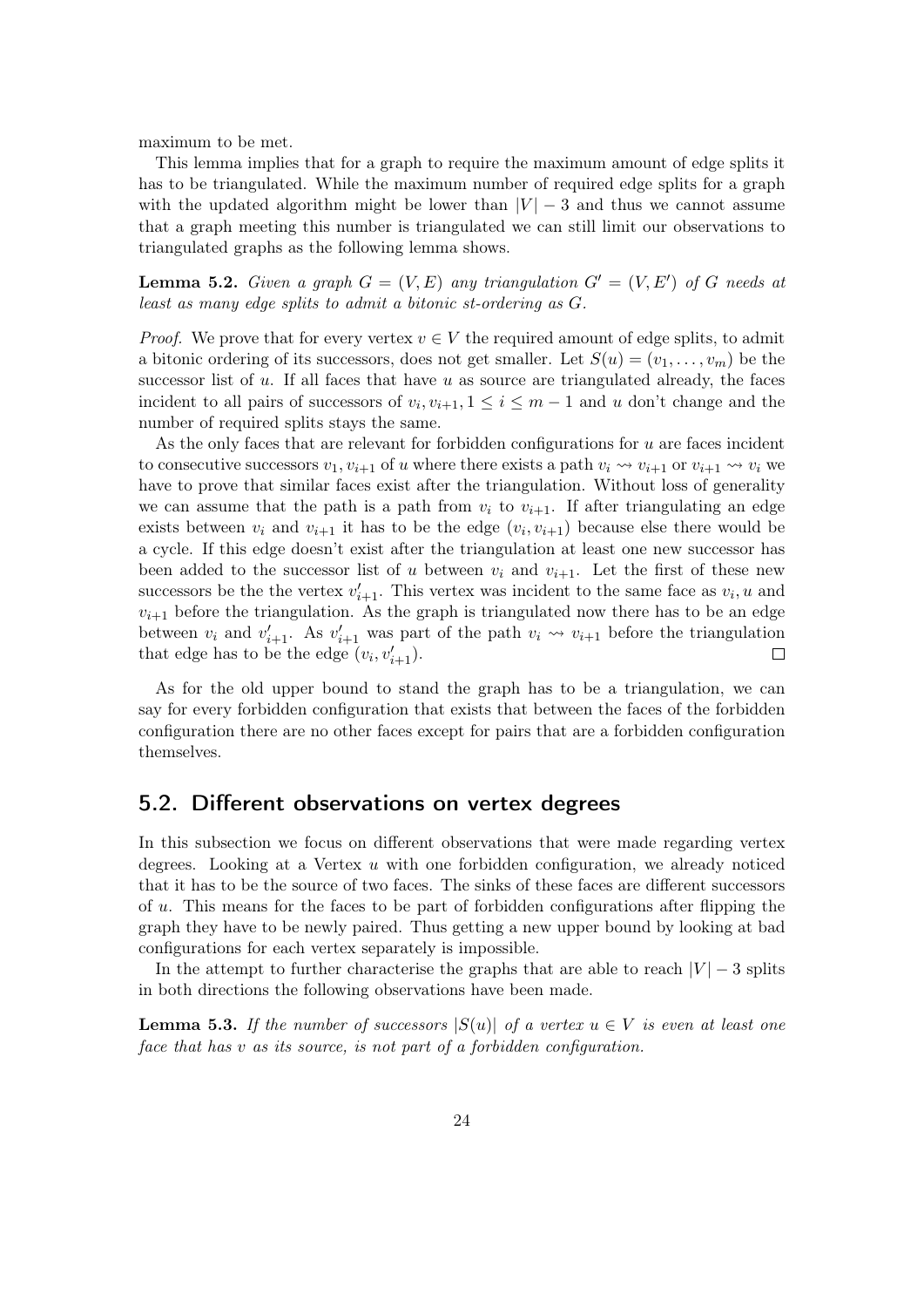Proof. We are using the same arguments that were used in the proof of Lemma [2.14.](#page-13-0) Let  $S(v) = (v_1, \ldots, v_m)$  be the successor list of u. For  $S(u) = (v_1, \ldots, v_m)$  to be a bitonic sequence with respect to an ordering  $\pi$  a vertex  $v_h$ ,  $1 \leq h \leq m$  has to exist, such that for consecutive successors  $v_i, v_{i+1}$  of u there is no path from  $v_{i+1}$  to  $v_i$  for  $i < h$  and there is no path from  $v_i$  to  $v_{i+1}$  for  $i \geq h$ . If those paths exist we can resolve it by splitting edges. Assuming for  $v_h$  to be the first successor. Then every path from  $v_i$  to  $v_{i+1}$  for  $1 \leq i \leq m-1$ , forces the edge  $(u, v_{i+1})$  to be split. If we chose  $v_h$  to be the last successor of u, then every path from  $v_{i+1}$  to  $v_i$  forces the edge  $(u, v_i)$  to be split. As G is acyclic paths  $v_i \leadsto v_{i+1}$  and  $v_{i+1} \leadsto v_i$  cannot exist simultaneously. Thus if more than  $\frac{m-1}{2}$  path exist from  $v_i$  to  $v_{i+1}$ , less than  $\frac{m-1}{2}$  paths from  $v_{i+1}$  to  $v_i$  can exist. Thus the maximum number of splits at each vertex is at most  $\frac{m-1}{2}$  for each vertex. If m is even, the biggest natural number that is at most  $\frac{m-1}{2}$  is  $\frac{m-2}{2}$ .  $\Box$ 

As every vertex but s and t have at least one predecessor and one successor and because we have to consider the flipped graph two, the vertex degree of every except for s and t has to be even if all faces should be paired. This leads to the following lemma.

Lemma 5.4. The degree of each vertex but s and t has to be even for all faces to be paired in forbidden configurations.

Proof. As predecessors and successors are exchanged when flipping, and because as shown in Lemma [5.3](#page-23-1) the number of successors have to be odd for every face to be paired, both the number of predecessors and the number of successors have to be odd for each face to be paired. Thus degree of the vertex which is the sum of its number of successors and predecessors is even.  $\Box$ 

This means for the old upper bound to stand, only a constant amount of vertices can have odd degree. As for planar graphs the average degree of each vertex is less than six and because in a triangulated graph every vertex has at least degree 3, at most half of the vertices can have a degree higher than six.

To take a further look on local patterns the following lemma is very useful.

<span id="page-24-0"></span>**Lemma 5.5.** In a triangulated graph  $G = (V, E)$  for every vertex u with  $S(u)$  $(v_1, \ldots, v_m)$  and  $P(u) = (w_1, \ldots, w_k)$  that is not the source or the sink, the edges  $(w_k, v_1)$ and  $(w_1, v_m)$  have to exist in E.

Proof. As the graph is triangulated for every pair of consecutive neighbours of each vertex, there has to be an edge between those vertices. It can be seen in Figure [5.1a](#page-25-1) that the paths  $w_k \leadsto v_1$  and  $w_1 \leadsto v_m$  exist, thus the orientation of these edges have to be  $(w_k, v_1)$  and  $(w_1, v_m)$ .  $\Box$ 

For vertices of degree four, which require an edge split in the current orientation, thus have three successors, this leads to configuration that can be seen in Figure [5.1b.](#page-25-1) If the only predecessor of a degree four vertex is another degree four vertex, which has a degree four vertex as its only predecessor and so on, this leads to a pattern which can be seen in Figure [5.2a](#page-26-0) that is similar to the worst case pattern that Gronemann [\[Gro15\]](#page-30-8) introduced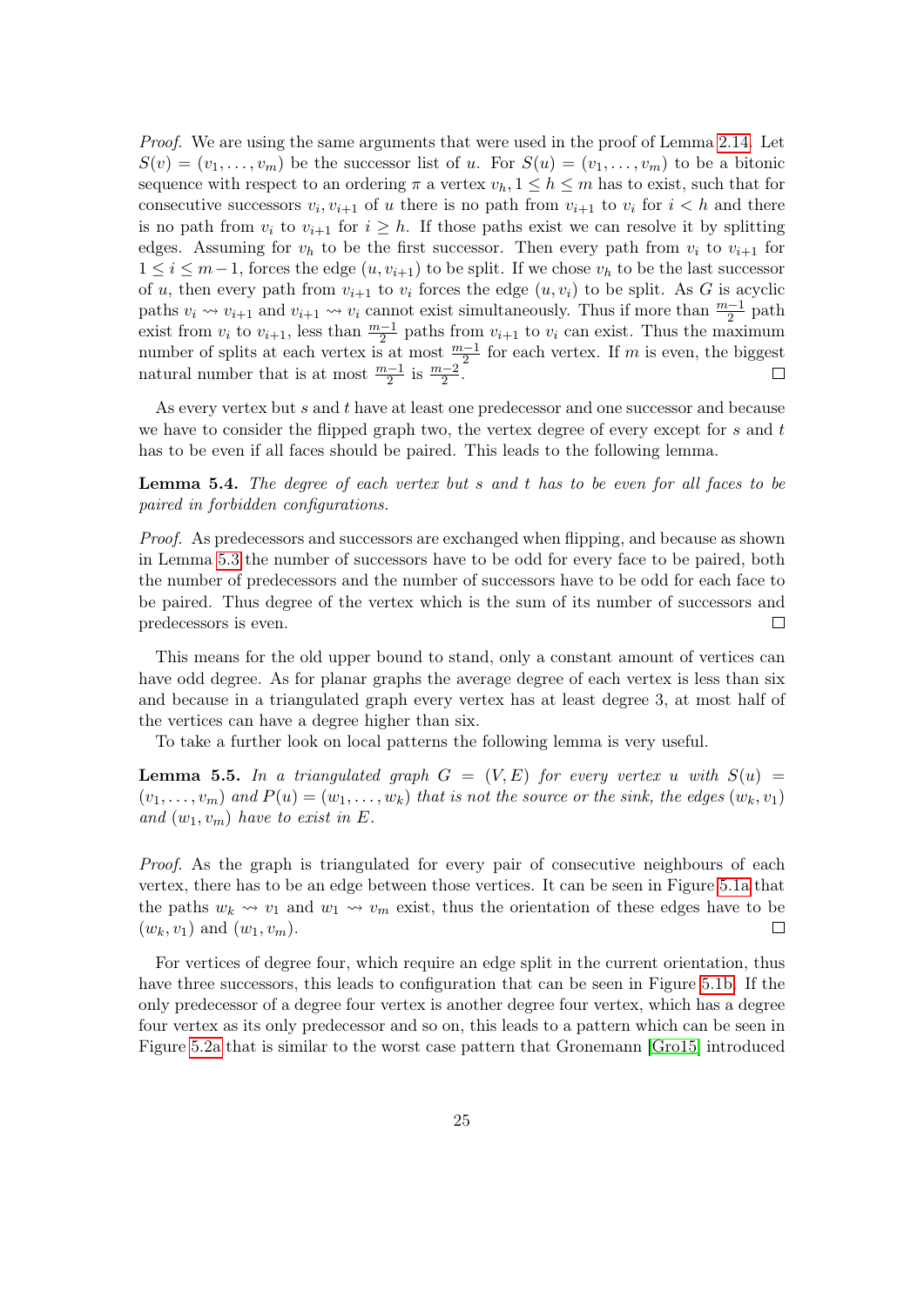<span id="page-25-1"></span>

Fig. 5.1.: The observation from Lemma [5.5](#page-24-0) leads to a specific pattern for degree four vertices.

that is shown in Figure [2.3.](#page-14-0) This means that if degree four vertices are grouped together it also leads to two vertices, which are incident to all those vertices and thus have a degree equal to the number of degree four vertices in this section of the graph. When considering the flipped graph, those two vertices are now the sources of all the faces incident to the degree four vertices. No edge splits are required in this orientation for those faces as the successors are sorted in ascending and descending order respectively. Thus for all faces to be part of forbidden configurations, additional vertices have to be added. Looking at the right successor  $w$  of the degree four vertices in the original orientation, for all the faces to be part of a forbidden configuration in the flipped case, an equal number of successors has to be added, where the edge between consecutive members of these successors has to be the reversed direction of the edges between the degree four vertices, with respect to the successor list of  $w$ . This is shown in Figure [5.2b.](#page-26-0) Using the same arguments to add faces to the left half of this pattern, leads to an overall pattern which resembles our worst case introduced in Theorem [4.3.](#page-21-1) Thus it seems probable, that a graph with a lot of degree four vertices cannot require a higher amount of splits than our example. If this could be proven the only other case that would have to be studies is a graph with many degree six vertices as the average degree in planar graphs is lower than six and we showed that the majority of vertices have to have even degree for the graph to require a large amount of splits.

#### <span id="page-25-0"></span>5.3. Future work

This section is about future research that can be done on this algorithm. One way to go is to prove wether the algorithm has a lower maximum number of edge bends than the old algorithm that did not consider bitonic ts-orderings. As all but one face are part of a forbidden configuration to reach  $|V| - 3$  edge bends, this means that all but two faces have to be part of a forbidden configuration in both orientations of the graph. Thus, if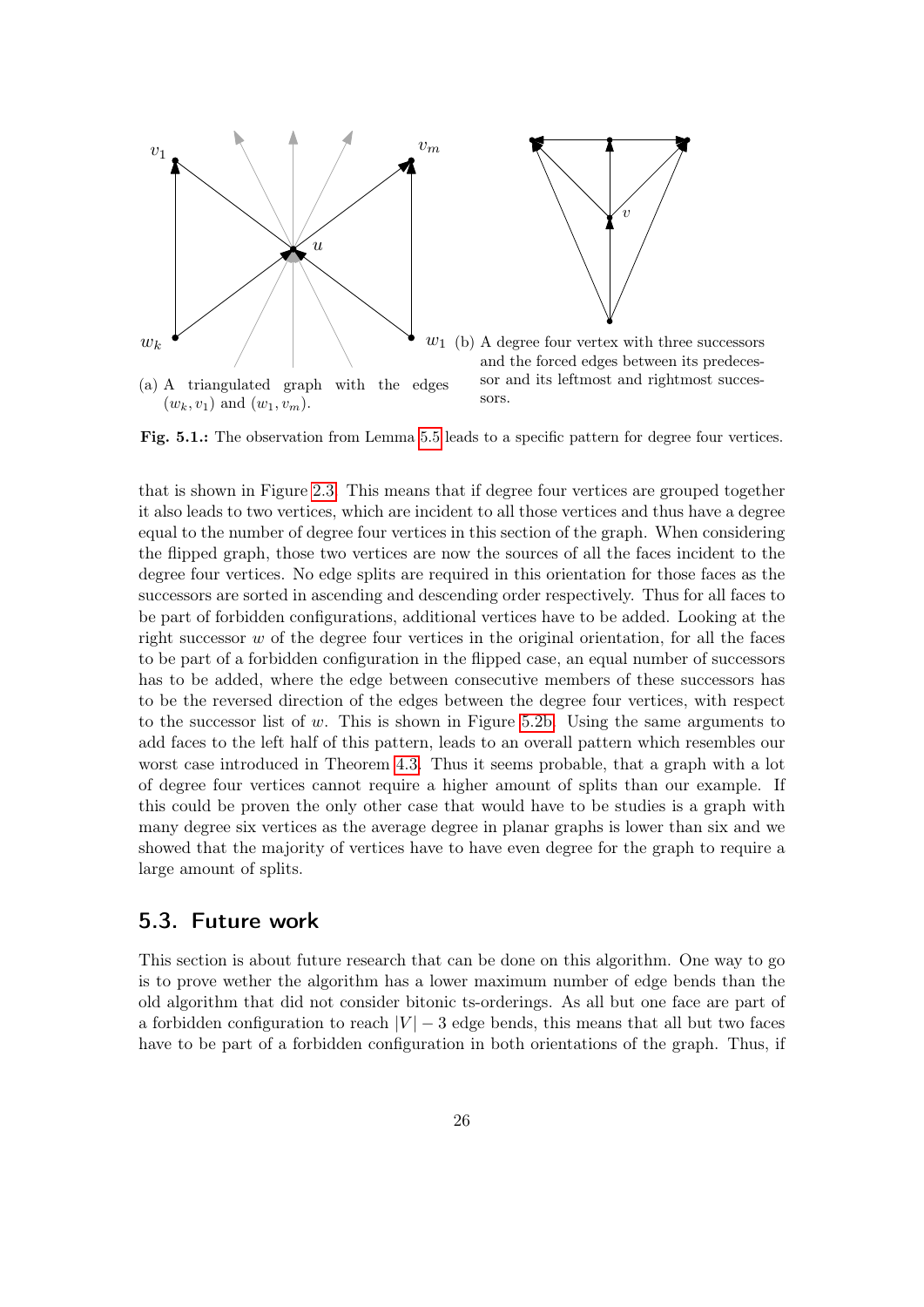<span id="page-26-0"></span>

(a) The pattern that is a consequence of a lot of degree four vertices together. It matches the worst case example of the original algorithm. (b) The faces that have exist to pair the given faces incident to w.



we would be able to show that more than a constant amount of faces are only part of forbidden configurations in one direction, the old upper bound for the maximum number of edge bends in the resulting drawing would not hold for the augmented algorithm. While not being able to show that this is the case, overall our observations led us to believe that the maximum number of required edge splits is lower than the former one.

Another important direction to go is to actually find the maximum number of edge bend in the resulting drawing. To get a tight upper bound the most common way is to find an upper bound and match it with an example to show that it is tight. One of our approaches was to try and find patterns that require the same number of edge splits in both orientations of the graph. The worst one we found was the pattern introduced in Theorem [4.3,](#page-21-1) but all approaches seemed to lead the same way when trying to pair as many faces as possible in both directions. Looking at Figure [5.3](#page-28-0) we see that if there is a bad configuration of paths  $v_{i+1} \leadsto v_i$  and  $v_j \leadsto v_{j+1}$  for vertex u, two other faces have to exist to pair with them in the flipped case to form a bad configuration. As a path from s to every other vertex has to exist and a path from every vertex to t has to exist, the paths  $s \leadsto u$ ,  $v_i \leadsto t$  and  $v_{j+1} \leadsto t$  have to exist. Because  $k_1$  is a predecessor of  $v_i$  the path from s to  $k_1$ , that has to exist, cannot share any vertices with the paths from  $v_i$  to t as it would induce a cycle. The same is true for  $l_1$  and the path from  $v_{i+1}$ to t. Thus at least one of them has to be connected to s through  $u$  and through the inside of the configuration. Note that  $k_1$  and  $l_1$  may be the same vertex. Without loss of generality we can assume that this vertex is  $k_1$ . For the face that contains  $k_1, k_2$  and  $v_i$  to be a part of a forbidden configuration in the orientation shown in the figure, there has to exist another face that is paired with it between u and  $k_2$  with respect to  $k_1$ . This leads to an endless cycle of adding faces to make to form a part of a forbidden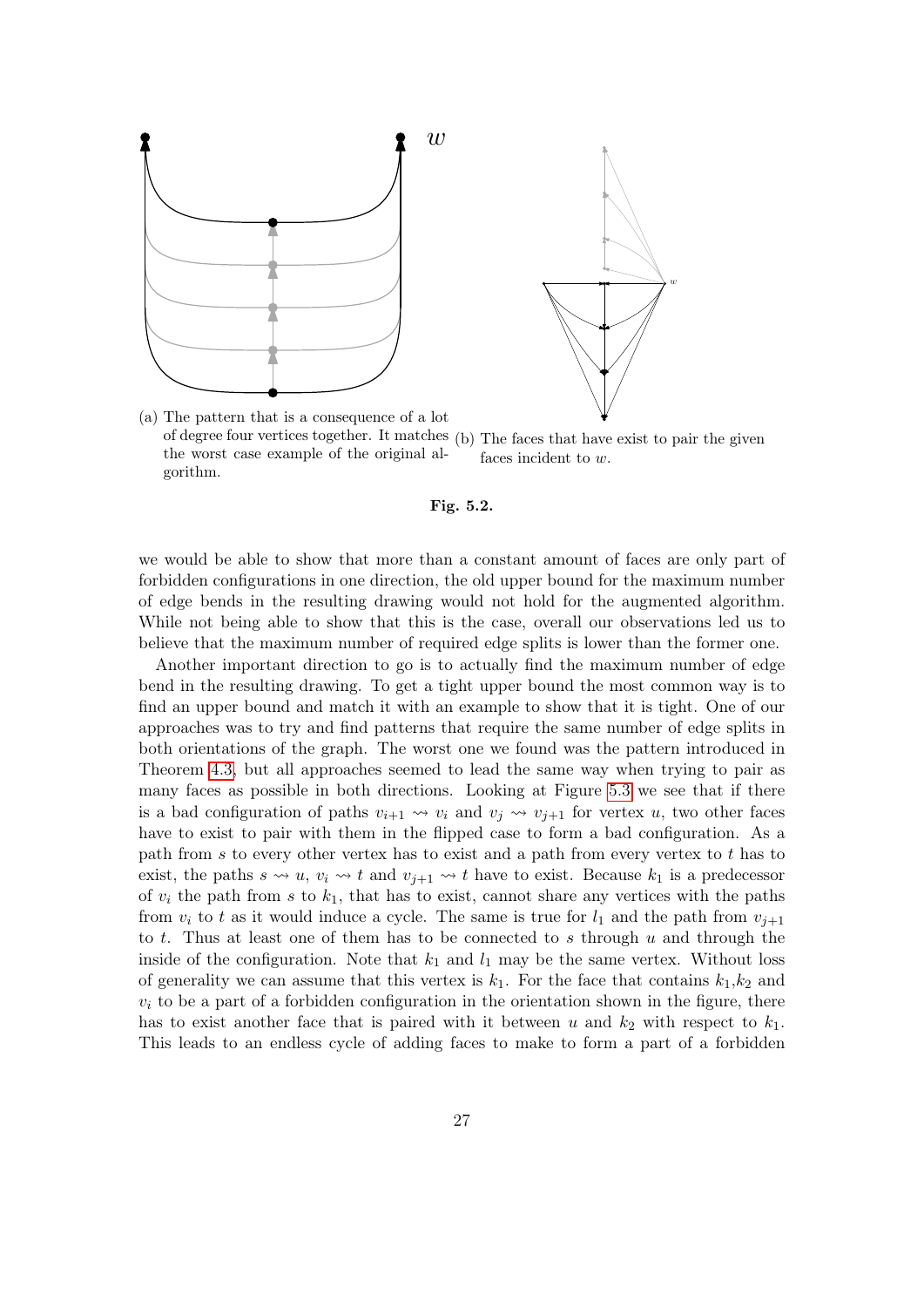configuration in one of the orientations. While we were not able to resolve what this leads to asymptotically with increasing number of faces, it seemed that the total number of forbidden configurations did not increase as fast as the number of vertices that had to be added, leading us to believe that at least one of the original faces cannot be part of a forbidden configuration in both orientations. Thus it seems probable that the pattern that requires close to  $3/4|V|$  edge bends is the worst case.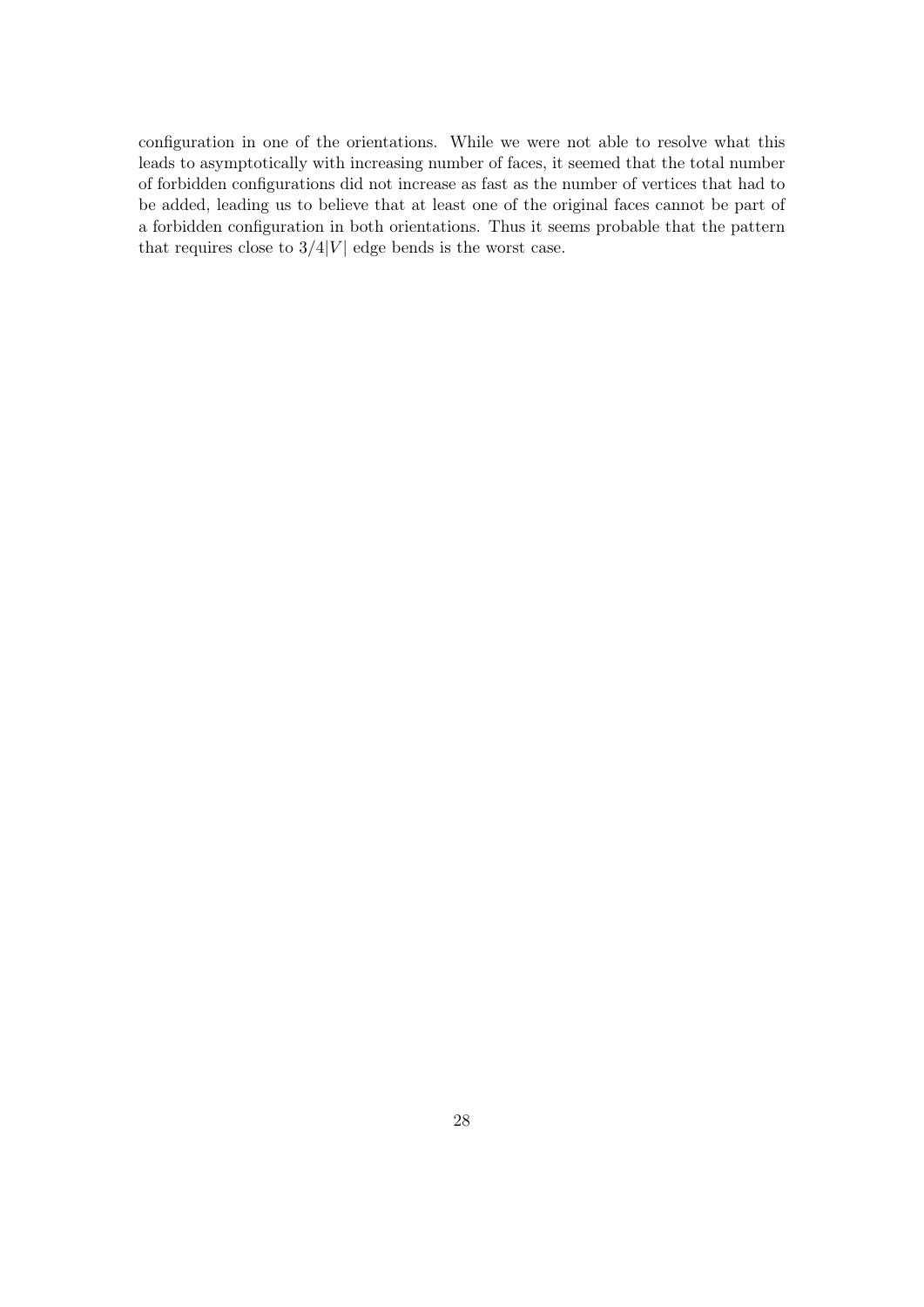<span id="page-28-0"></span>



(a) A vertex u with two paths  $v_{i+1} \rightsquigarrow v_i$  and  $v_j \leadsto v_{j+1}$  that form a bad configuration.

(b) The two faces are added to pair with the first two in the flipped graph.



- (c) Paths are added, because  $s \leadsto u$  as well as  $v_i \leadsto t$  and  $v_{j+1} \leadsto t$  have to exist.
- Fig. 5.3.: A pattern that seems to always occur when trying to find pairs of forbidden configurations in both direction simultaneously. For simplicity the paths that form the forbidden configurations are drawn as edges.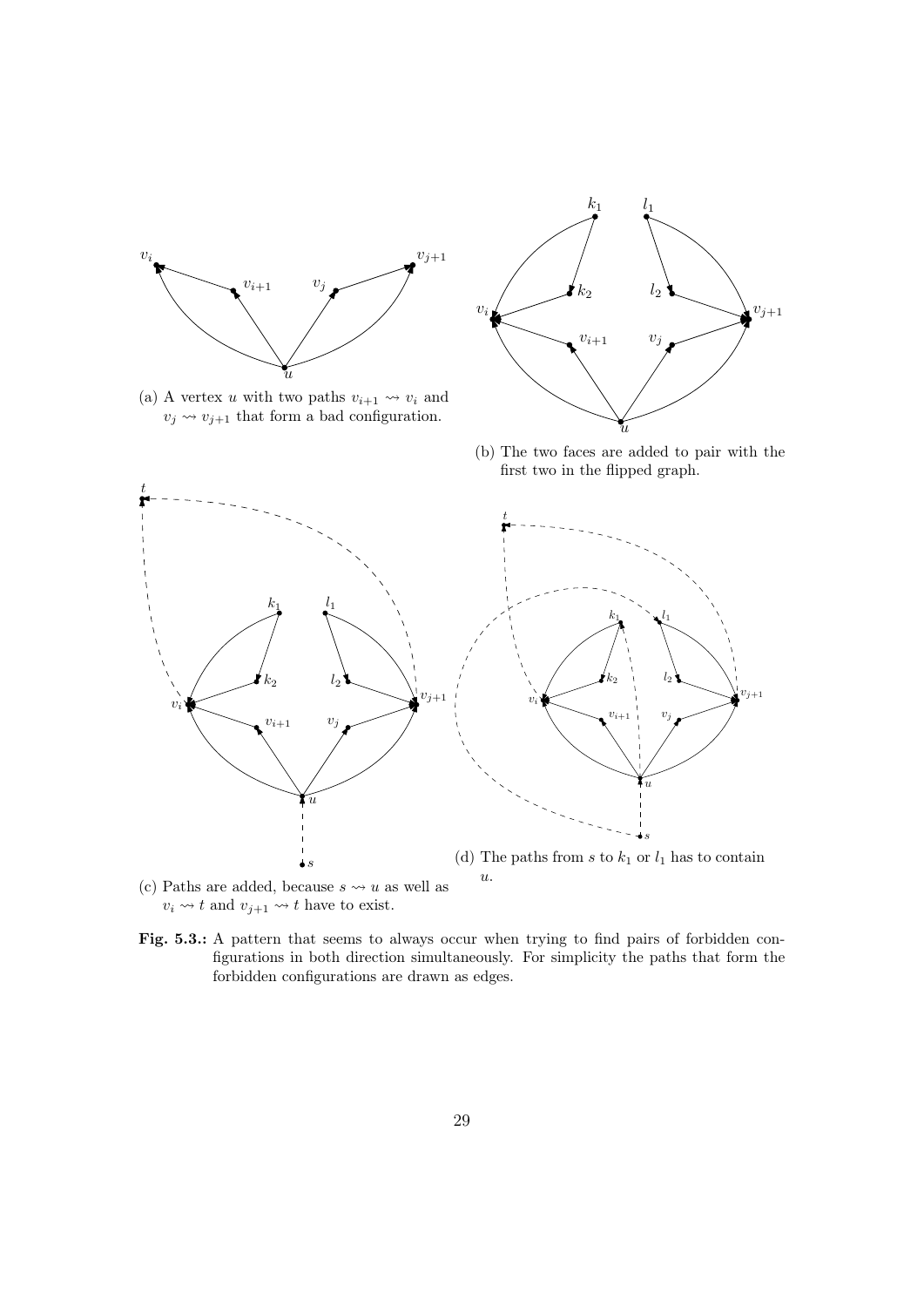## <span id="page-29-0"></span>6. Conclusion

This thesis focused on an algorithm for creating upward planar drawings in quadratic area with few bends. We were able to show the following results.

- When looking for an upper bound for the maximum number of bent edges, it suffices to consider triangulated graphs.
- A new lower bound for the number of edge splits for a graph to admit a bitonic st-ordering or bitonic ts-ordering has been found. This was accomplished by finding a graph that requires  $3/4|V| - 3$  edge splits to admit a bitonic st-ordering and a bitonic ts-ordering respectively.
- For graphs to require a large amount of edge splits to admit a bitonic st-ordering the majority of the vertices have to have even degree.
- Patterns were found that are enforced by multiply vertices of degree four chained together. As a non-constant amount of vertices have to have degree four or six for the graph to require a higher amount of splits than the lower bound we found those patterns are relevant in search of a new upper bound.
- A reasoning with structural observations was given, why we believe that the augmented algorithm requires a lower number of edge splits than the original algorithm.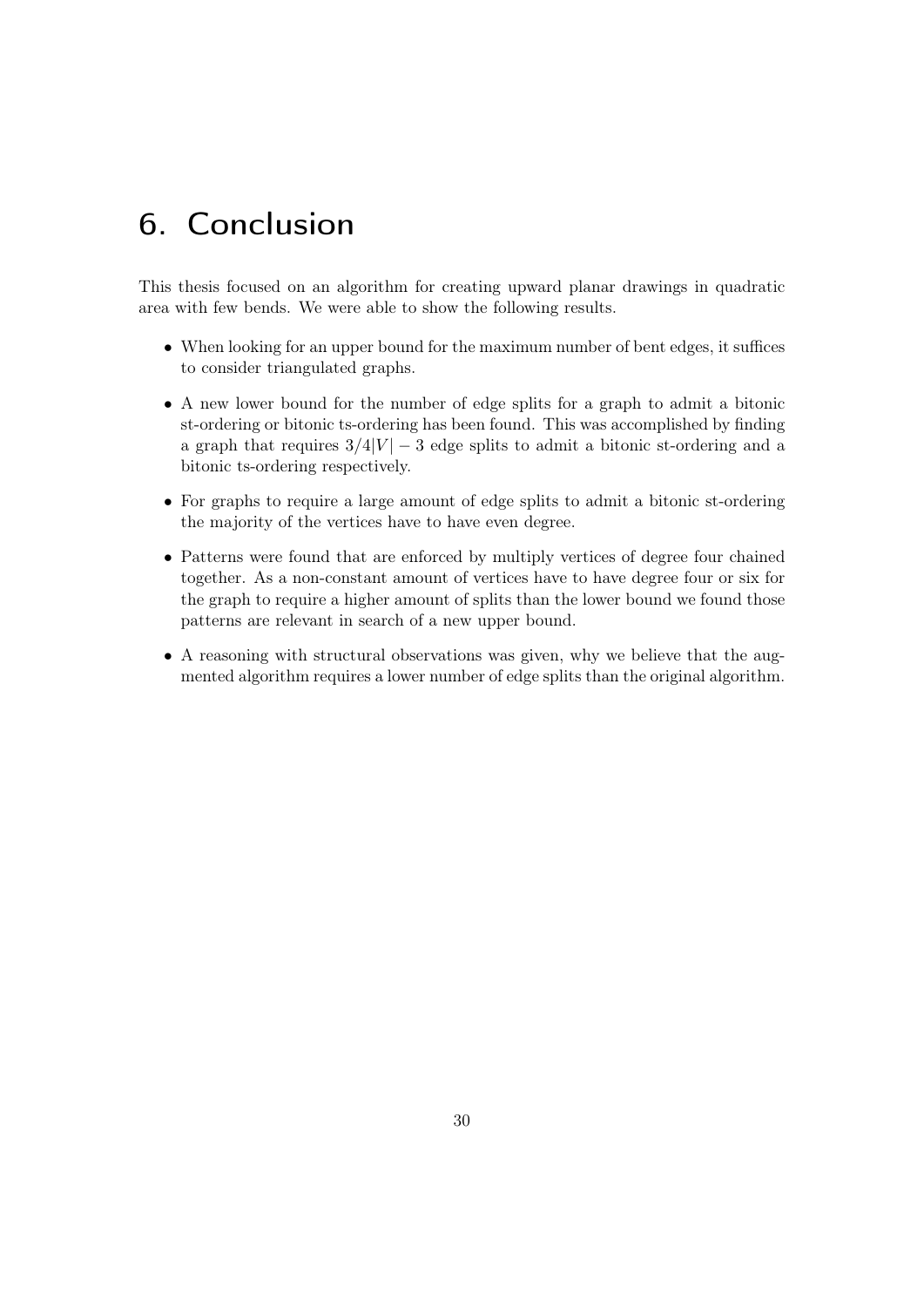### <span id="page-30-0"></span>Bibliography

- <span id="page-30-2"></span>[CP95] Marek Chrobak and T. H. Payne: A linear-time algorithm for drawing a planar graph on a grid. Inf. Process. Lett., 54(4):241–246, 1995. [https:](https://doi.org/10.1016/0020-0190(95)00020-D) [//doi.org/10.1016/0020-0190\(95\)00020-D](https://doi.org/10.1016/0020-0190(95)00020-D).
- <span id="page-30-1"></span>[DFPP90] H. De Fraysseix, J. Pach, and R. Pollack: How to draw a planar graph on a grid. Combinatorica, 10(1):41–51, Mar 1990, ISSN 1439-6912. [https:](https://doi.org/10.1007/BF02122694) [//doi.org/10.1007/BF02122694](https://doi.org/10.1007/BF02122694).
- <span id="page-30-5"></span>[DT88] Giuseppe Di Battista and Roberto Tamassia: Algorithms for plane representations of acyclic digraphs. Theor. Comput. Sci., 61:175–198, 1988. [https://doi.org/10.1016/0304-3975\(88\)90123-5](https://doi.org/10.1016/0304-3975(88)90123-5).
- <span id="page-30-6"></span>[DTT92] Giuseppe Di Battista, Roberto Tamassia, and Ioannis G. Tollis: Area requirement and symmetry display of planar upward drawings. Discrete  $\mathcal{C}$ Computational Geometry, 7:381–401, 1992. [https://doi.org/10.1007/](https://doi.org/10.1007/BF02187850) [BF02187850](https://doi.org/10.1007/BF02187850).
- <span id="page-30-7"></span>[Gro14] Martin Gronemann: Bitonic st-orderings of biconnected planar graphs. In Christian A. Duncan and Antonios Symvonis (editors): Graph Drawing - 22nd International Symposium, GD 2014, Würzburg, Germany, September 24-26, 2014, Revised Selected Papers, volume 8871 of Lecture Notes in Computer Science, pages 162–173. Springer, 2014, ISBN 978-3-662-45802-0. [https://doi.org/10.1007/978-3-662-45803-7\\_14](https://doi.org/10.1007/978-3-662-45803-7_14).
- <span id="page-30-8"></span>[Gro15] Martin Gronemann: Algorithms for Incremental Planar Graph Drawing and Two-page Book Embeddings. PhD thesis, University of Cologne, 2015. [http:](http://kups.ub.uni-koeln.de/id/eprint/6329) [//kups.ub.uni-koeln.de/id/eprint/6329](http://kups.ub.uni-koeln.de/id/eprint/6329).
- <span id="page-30-9"></span>[Gro16] Martin Gronemann: Bitonic st-orderings for Upward Planar Graphs. ArXiv e-prints, page arXiv:1608.08578, August 2016.
- <span id="page-30-4"></span>[GT95] Ashim Garg and Roberto Tamassia: On the computational complexity of upward and rectilinear planarity testing. In Roberto Tamassia and Ioannis G. Tollis (editors): Graph Drawing, pages 286–297, Berlin, Heidelberg, 1995. Springer Berlin Heidelberg, ISBN 978-3-540-49155-2.
- <span id="page-30-3"></span>[HS98] David Harel and Meir Sardas: An algorithm for straight-line drawing of planar graphs. Algorithmica, 20(2):119–135, 1998. [https://doi.org/10.](https://doi.org/10.1007/PL00009189) [1007/PL00009189](https://doi.org/10.1007/PL00009189).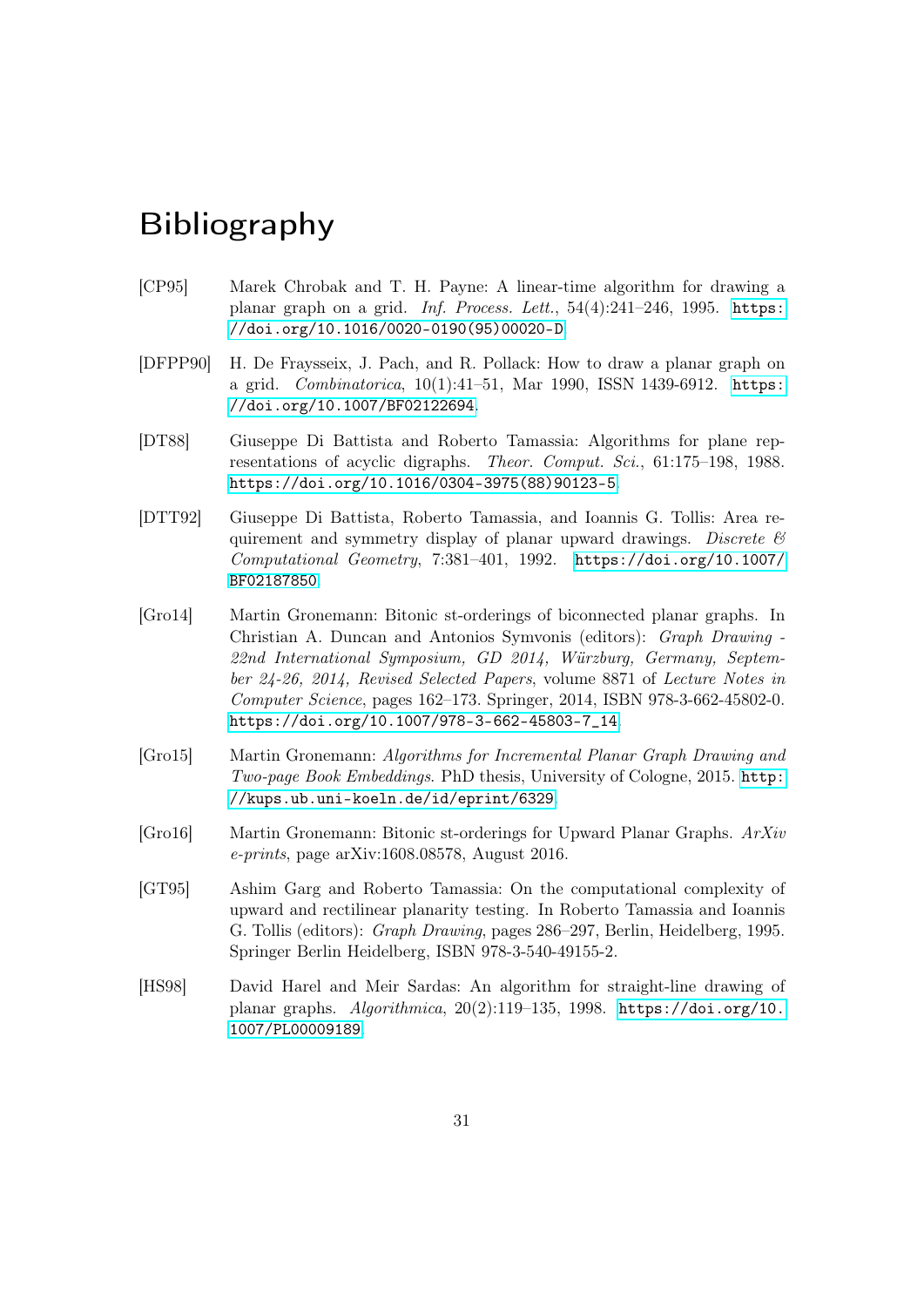- <span id="page-31-3"></span>[HT74] John E. Hopcroft and Robert Endre Tarjan: Efficient planarity testing. J. ACM, 21(4):549–568, 1974. <https://doi.org/10.1145/321850.321852>.
- <span id="page-31-2"></span>[PCA02] Helen C. Purchase, David A. Carrington, and Jo-Anne Allder: Empirical evaluation of aesthetics-based graph layout. Empirical Software Engineering, 7(3):233–255, 2002.
- <span id="page-31-1"></span>[Pur00] Helen C. Purchase: Effective information visualisation: a study of graph drawing aesthetics and algorithms. Interacting with Computers, 13(2):147– 162, 2000. [https://doi.org/10.1016/S0953-5438\(00\)00032-1](https://doi.org/10.1016/S0953-5438(00)00032-1).
- <span id="page-31-0"></span>[WPCM02] Colin Ware, Helen C. Purchase, Linda Colpoys, and Matthew McGill: Cognitive measurements of graph aesthetics. Information Visualization, 1(2):103– 110, 2002. <https://doi.org/10.1057/palgrave.ivs.9500013>.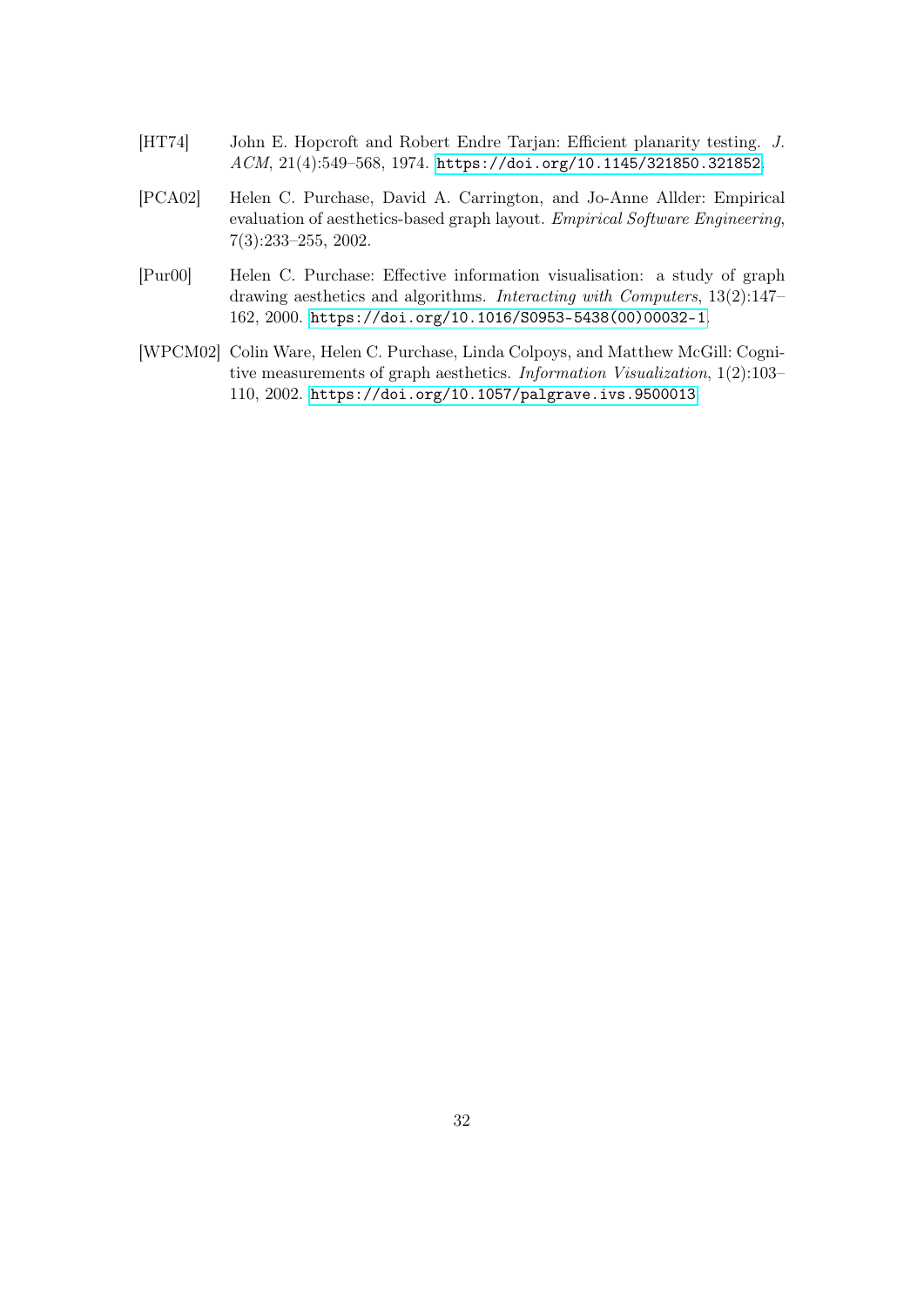# <span id="page-32-0"></span>A. Algorithms

Algorithm 1: Algorithm for computing the minimum set of edges to split [\[Gro16\]](#page-30-9)

<span id="page-32-1"></span>**input** : Embedded planar st-graph  $G = (V, E)$  with  $S(u)$  for every  $u \in V$ . output: Minimum set  $E_{split} \subset E$  to split for admitting a bitonic st-ordering. 1  $E_{split} \leftarrow \emptyset$ 2 for  $u \in V$  with  $S(u) = \{v_1, \ldots, v_m\}$  do  $3 \mid h \leftarrow 1$  $4 \mid c_{min} \leftarrow c \leftarrow 0$  $\mathbf{5}$  for  $i = 2 \text{ to } m \text{ do}$ 6  $\vert \quad \vert \quad w \leftarrow \texttt{FaceSink}(u, v_{i-1}, v_i)$ 7 if  $w = v_{i-1}$  then  $c \leftarrow c + 1$ 8 if  $w = v_i$  then  $c \leftarrow c - 1$  $9$  if  $c < c_{min}$  then 10  $\vert$   $\vert$   $\vert$   $c_{min} \leftarrow c$ 11  $\vert \vert \vert \vert h \leftarrow i$ 12 for  $i = 1$  to  $h - 1$  do  $\begin{array}{|l|} \hbox{\tt \texttt{13}} & \text{\tt \texttt{if}}~~v_i\text{ =} \texttt{Fac} \texttt{Sink}(u, v_i, v_{i+1})~\textbf{then}~E_{split} \leftarrow E_{split} \cup (u, v_i) \hskip40pt \end{array}$ 14 for  $i = h$  to  $m - 1$  do 15 if  $v_{i+1} = \text{FaceSink}(u, vi, v_{i+1})$  then  $E_{split} \leftarrow E_{split} \cup (u, v_{i+1})$ 16 return  $E_{split}$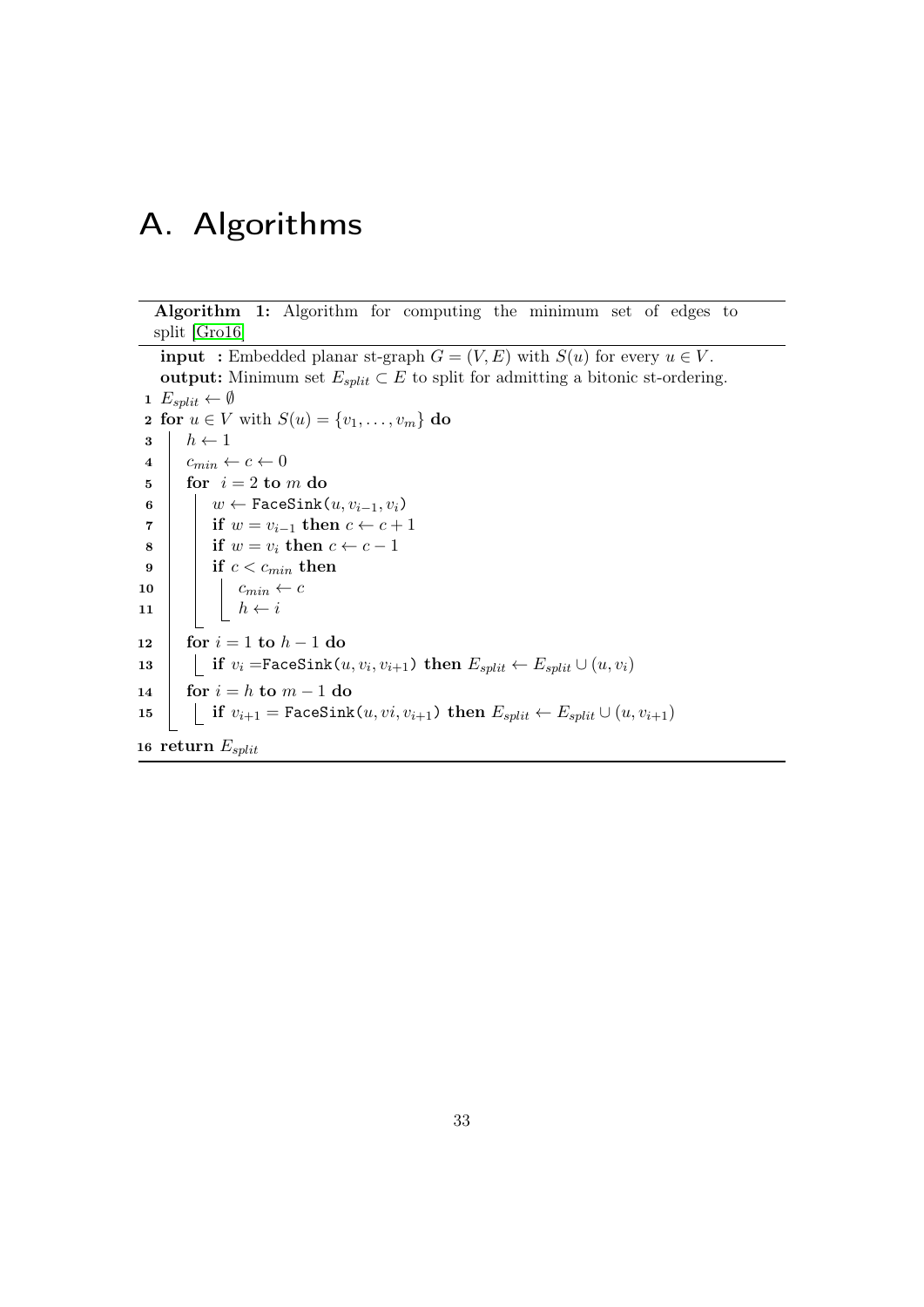<span id="page-33-0"></span>Algorithm 2: Algorithm for computing a bitonic st-ordering [\[Gro16\]](#page-30-9)

**input** : Embedded planar st-graph  $G = (V, E)$  that admits a bitonic st-ordering, with  $S(v)$  for every  $v \in V$ output: A bitonic st-ordering  $\pi$  for G 1  $E' \leftarrow \emptyset$ 2 for  $u \in V with S(u) = \{v_1, \ldots, v_m\}$  do  $\mathbf{3}$  decreasing  $\leftarrow$  false 4 for  $i = 1$  to  $m - 1$  do  $\begin{array}{|c|c|c|} \hline \texttt{5} & \texttt{w} \leftarrow \texttt{FaceSink}(u, v_i, v_{i+1}) \hline \end{array}$ 6 if  $w = v_1$  then decreasing  $\leftarrow$  true  $\begin{array}{cc} \texttt{7} & \vert & \texttt{if} \,\, v_1 \neq w \neq v_{i+1} \,\, \textbf{then} \end{array}$  $\begin{array}{|c|c|c|c|}\hline \textbf{8} & & \end{array} \begin{array}{|c|c|c|c|}\hline \textbf{1} & \textbf{2} & \textbf{3} & \textbf{4} & \textbf{5} & \textbf{6} & \textbf{6} & \textbf{7} & \textbf{8} & \textbf{8} & \textbf{10} & \textbf{10} & \textbf{10} & \textbf{10} & \textbf{10} & \textbf{10} & \textbf{10} & \textbf{10} & \textbf{10} & \textbf{10} & \textbf{10} & \textbf{10} & \textbf{10}$  $\quad \ \ \, \mathbf{9} \quad \ \ \, \mid \quad \ \ \, \mid \quad \ \ \mathbf{else} \ E' \leftarrow E' \cup \{v_i, v_{i+1}\}$ 10 compute  $\pi \in \Pi(V, E \cup E')$ 11 return  $\pi$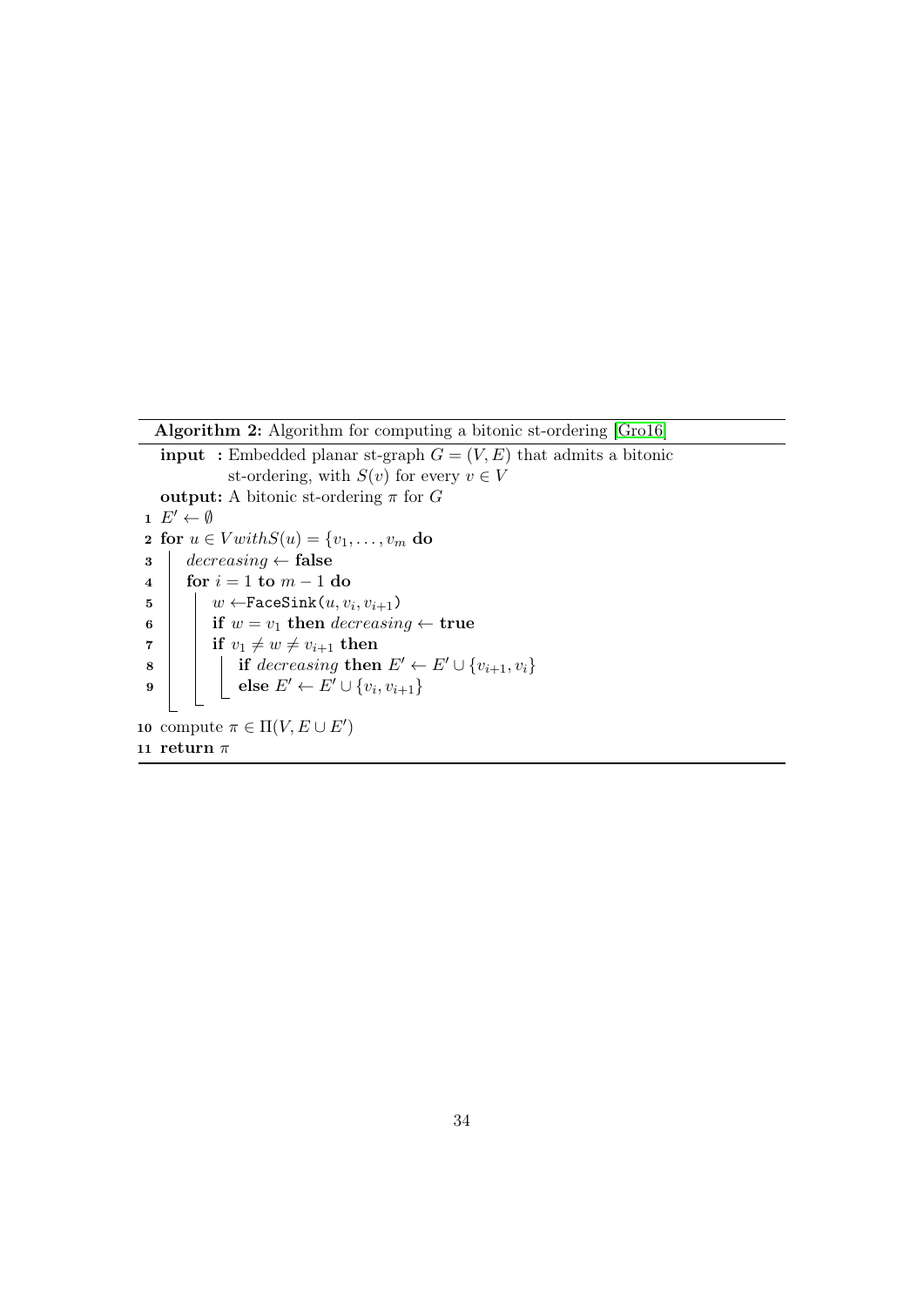Algorithm 3: Drawing algorithm for bitonic st-orderings [\[Gro16\]](#page-30-9)

<span id="page-34-0"></span>**input** : Embedded planar st-graph  $G = (V, E)$  with successor list for every  $u \in V$  and bitonic st-ordering  $\pi$  for  $G$ . output: Grid coordinates for an upward planar straight-line drawing of G.  $1 \ x(v_L) \leftarrow 0; y(v_L) \leftarrow 0;$  $\mathbf{2} \; x(v_1) \leftarrow 1; y(v_1) \leftarrow 1;$  $x(v_R) \leftarrow 2; y(v_R) \leftarrow 0;$ 4  $C_1 \leftarrow v_L, v_1, v_R;$ 5 for  $k = 2$  to n do 6  $\vert \quad l \leftarrow min\{i | (w_i, v_k) \in E\};$  $\tau \quad | \quad r \leftarrow max\{i | (w_i, v_k) \in E\};$  $8 \mid \text{if } l = r \text{ then}$ 9  $\vert \cdot \vert v_p \leftarrow$  Preceding vertex of  $v_k$  in  $S(w_r)$ ; 10 if  $v_p = nil$  or  $\pi(v_p) \leq k$  then  $l \leftarrow l - 1$ 11  $\vert v_s \leftarrow$  following vertex of  $v_k$  in  $S(w_r)$ ; 12 if  $v_s = nil$  or  $\pi(v_s) \leq k$  then  $r \leftarrow r + 1$ 13  $d \leftarrow 2 + \sum_{i=l+1}^{r} x(w_i)$ 14  $x(v_k) \leftarrow (d + y(w_r) - y(w_l))/2;$ 15  $\left| y(v_k) \leftarrow (d + y(w_r) + y(w_l))/2;$ 16  $t \leftarrow 1 - x(v_k);$ 17  $\int$  for  $i = l + 1$  to  $r - 1$  do 18 | parent $(w_i) \leftarrow v_k;$ 19  $\vert \quad t \leftarrow t + x(w_i);$ 20  $\vert x(w_i) \leftarrow t;$  $21 \mid x(w_r) \leftarrow w_k;$ 22  $\big| C_k \leftarrow \text{replace } w_{l+1}, \dots, w_{r-1} \text{ in } C_{k-1} \text{ with } v_k$ 23 for  $i + 2$  to  $|C_n|$  do 24  $x(w_i) \leftarrow x(w_i) + x(w_{i-1})$ 25 for  $k = n$  down to 1 do 26 if  $parent(v_k) \neq nil$  then  $x(v_k) = x(v_k) + x(parent(v_k));$